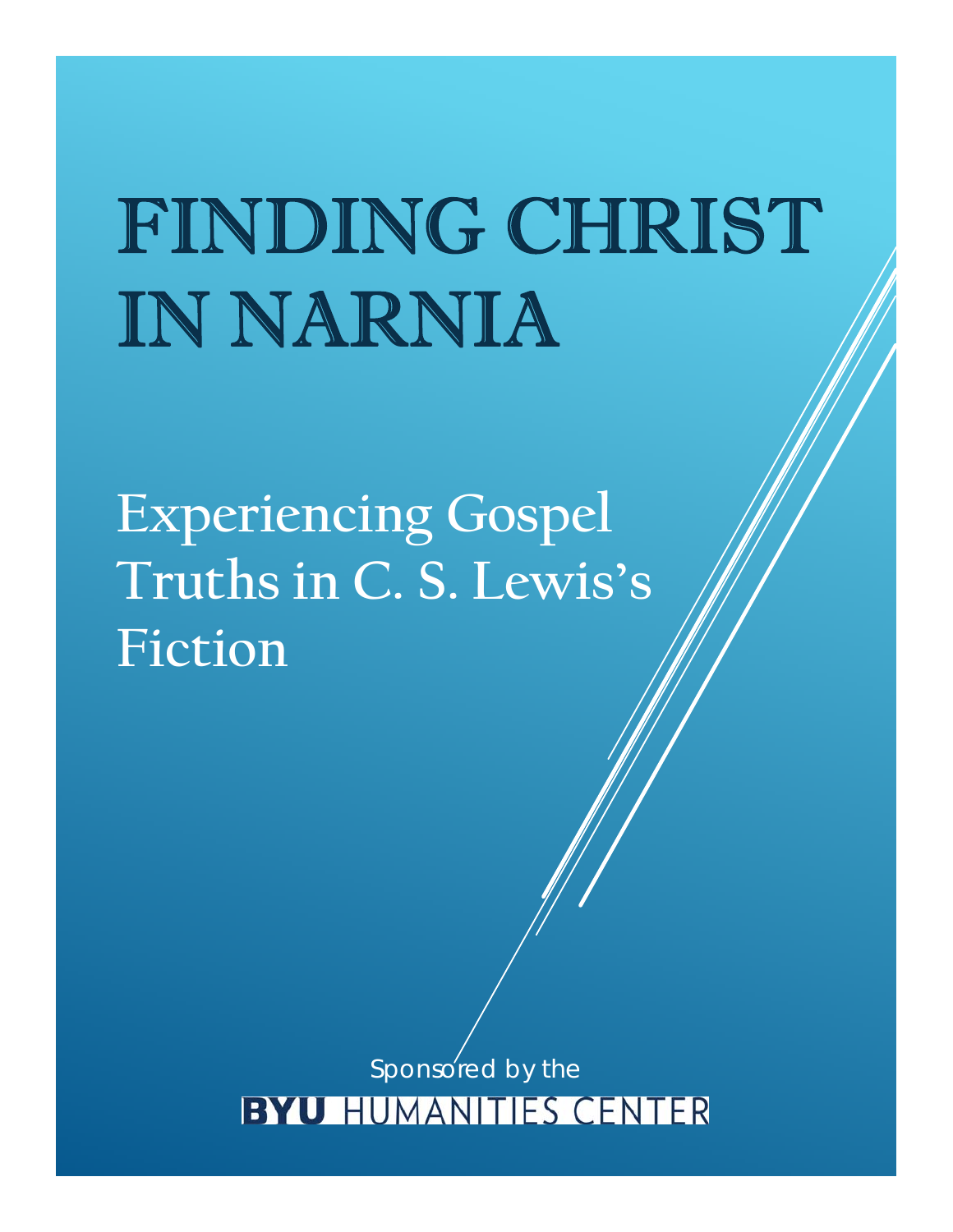## THE PURPOSE OF THIS SESSION

This session aims to demonstrate how the fiction of C. S. Lewis especially in the Chronicles of Narnia—not only represents important gospel truths but helps us come to know and love the Savior more deeply.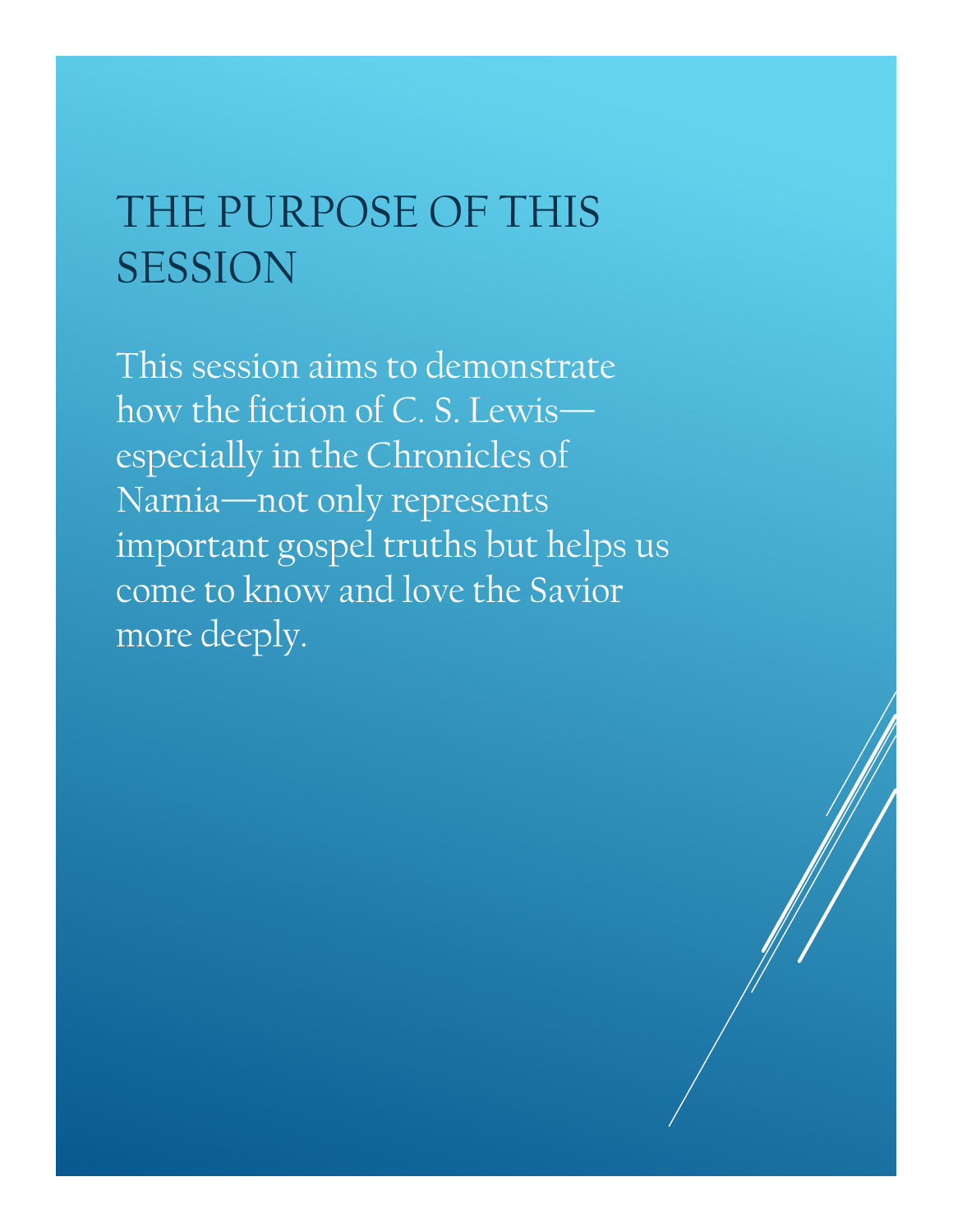# C.S.Lewis



Born (Belfast, Ireland), November 29, 1898 Died (Oxford, England), November 22, 1963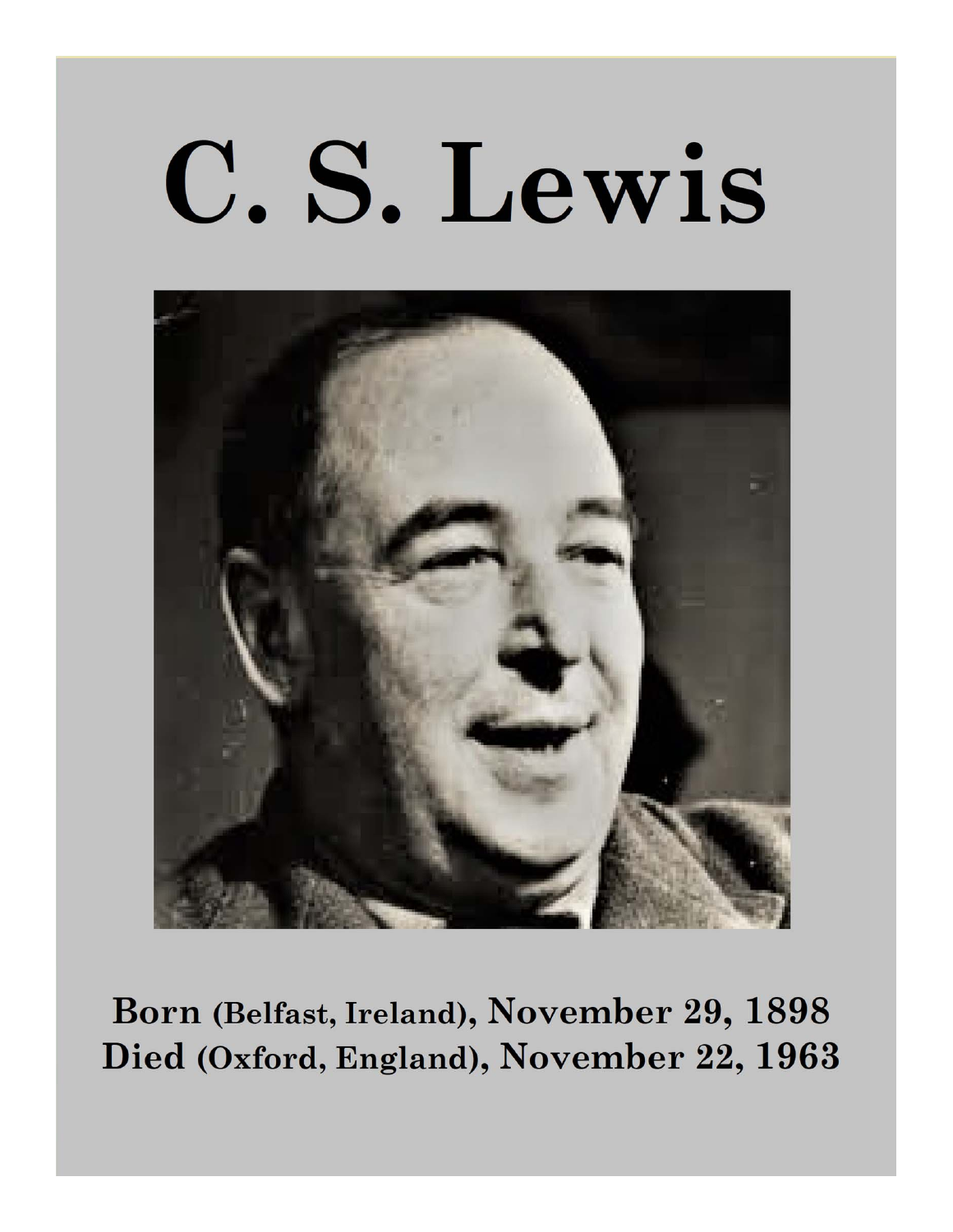# **SOME OF LEWIS'S 40+ BOOKS**

# Fiction

Religious "supposals"



#### **Planetary trilogy** ("sci-fi"/fantasy)



#### A novel (for adults)



# Non-fiction

#### Religious



#### Autobiographical





English Literature in the Sixteenth Century C. S. LEWIS **XPORD UNIVERSITY FREE** 

Studies in<br>Medieval and<br>Renaissance<br>Literature

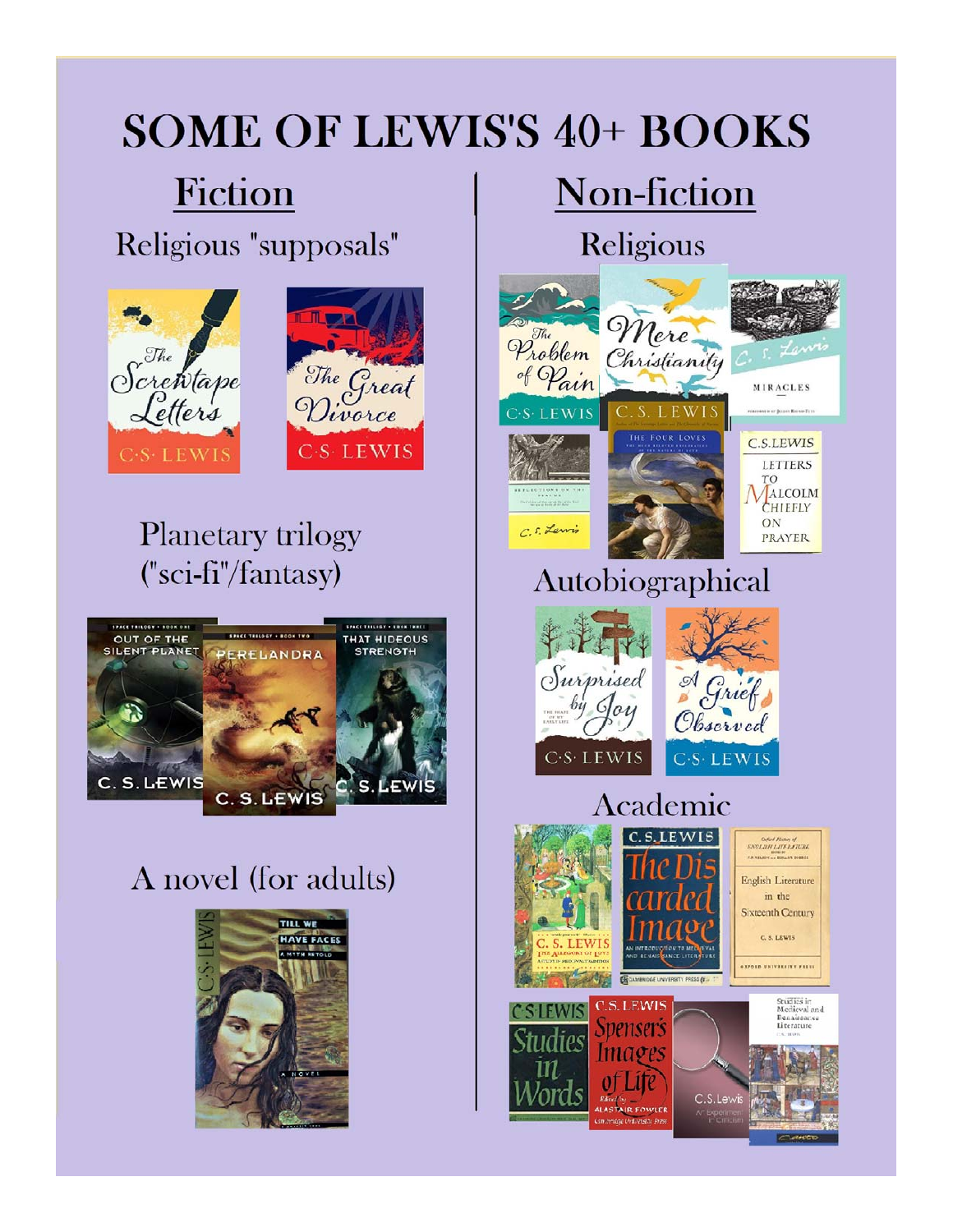

## THE CHRONICLES **OF NARNIA**







THE CHRONICLES OF NARNIA

PRINCE CASPIAN

C.S.LEWIS





C.S. LEWIS **ILLUSTRATED** 

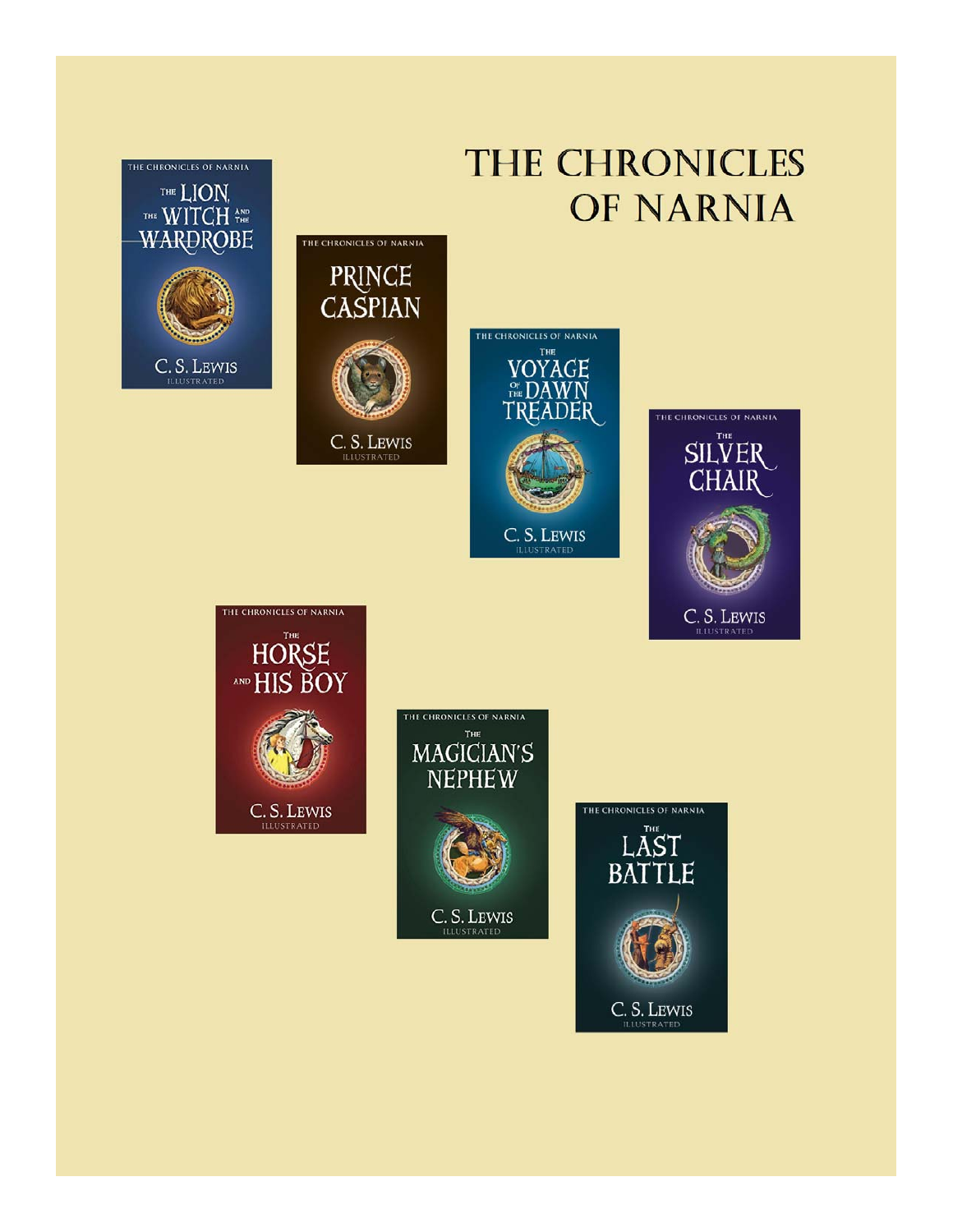## WHAT ARE THE CHRONICLES OF NARNIA ABOUT?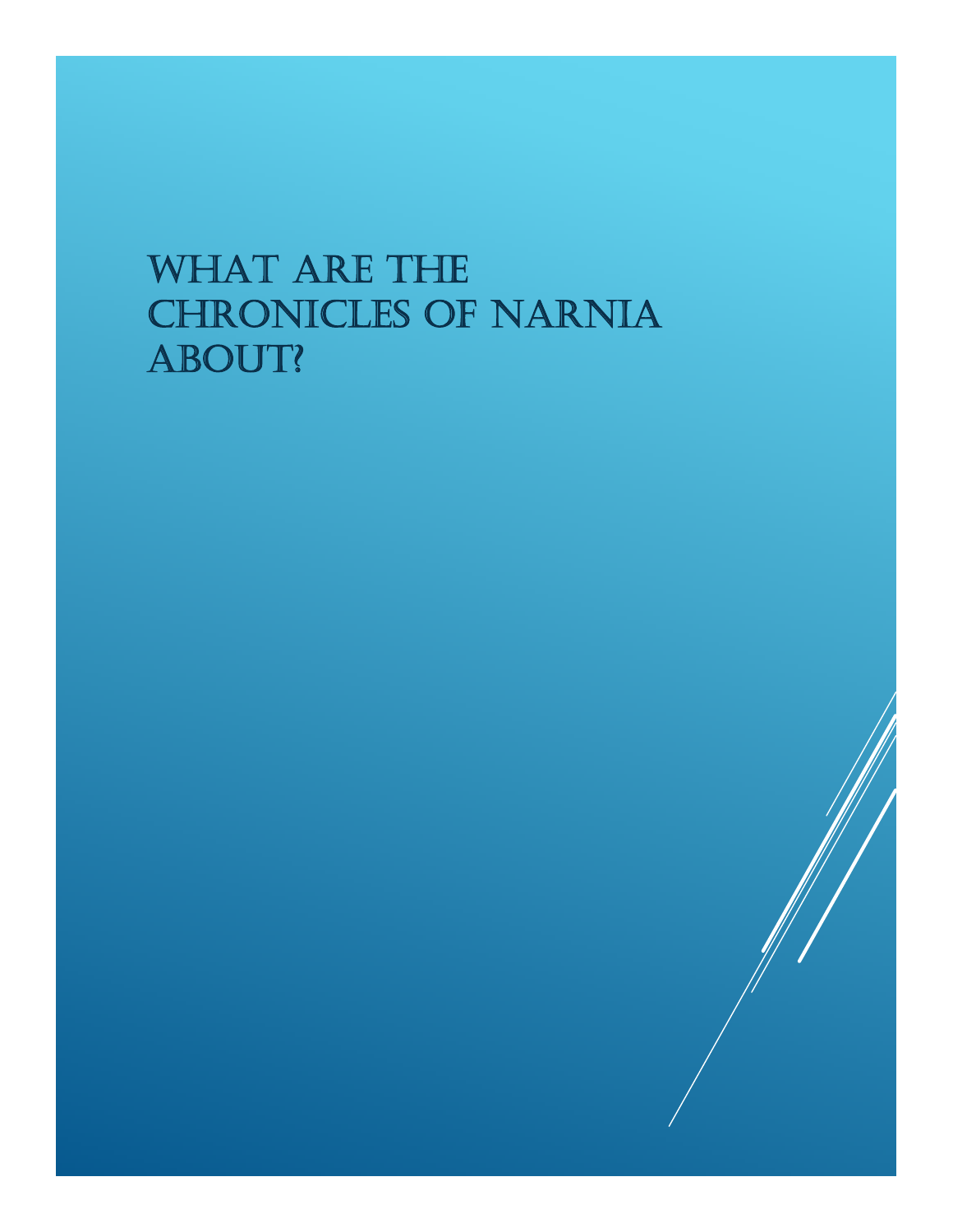## WHAT THE CHRONICLES OF NARNIA ARE ABOUT

**From a letter to Anne Jenkins (5 March 1961):**

The whole Narnian story is about Christ. . . .

- *The Magician's Nephew* tells the Creation and how evil entered Narnia.
- *The Lion,* [*the Witch and the Wardrobe*] the Crucifixion and Resurrection.
- *The Horse and His Boy* the calling and conversion of the heathen.
- *Prince Caspian* restoration of the true religion after a corruption.
- *The Voyage of the 'Dawn Treader'* the spiritual life (especially in Reepicheep).
- *The Silver Chair* the continued war against the powers of darkness.
- ▶ *The Last Battle* the coming of Antichrist (the Ape). The end of the world and the Last Judgement.

(from Roger Lancelyn Green and Walter Hooper, *C. S. Lewis: A Biography*, Revised edition, 323-24)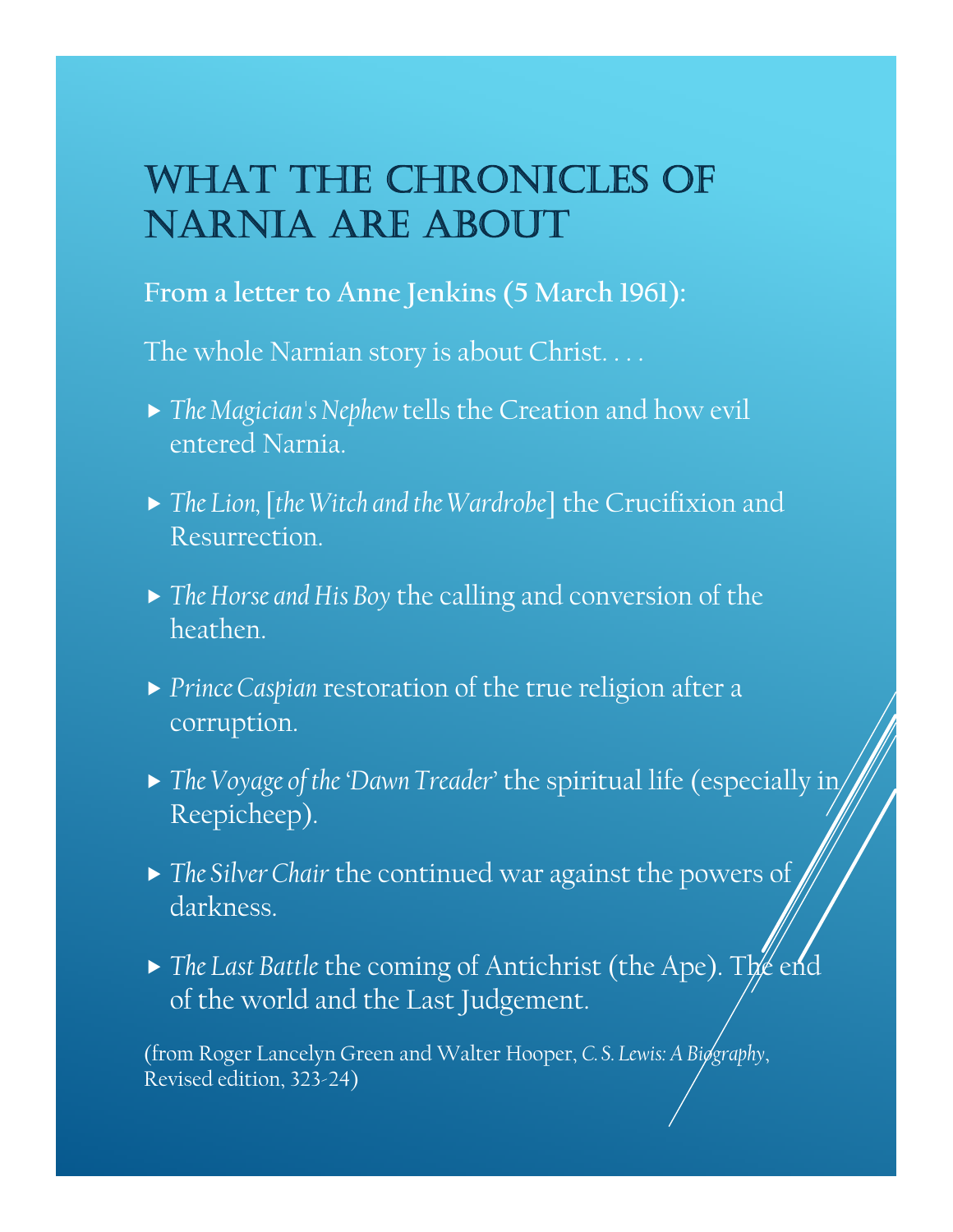#### THREE KEYS TO INTERPRETING THE CHRONICLES OF NARNIA

KEY #1: These are NOT allegories but are what Lewis called "Supposals."

 $\triangleright$  KEY #2: He did not originally plan these out as stories about Christianity. They started as "pictures in his head."

KEY #3: We would do best to immerse ourselves in the stories rather than try to "figure out" what they mean. In other words, they are stories to be experienced (imaginatively and emotionally) rather than puzzles to be figured out.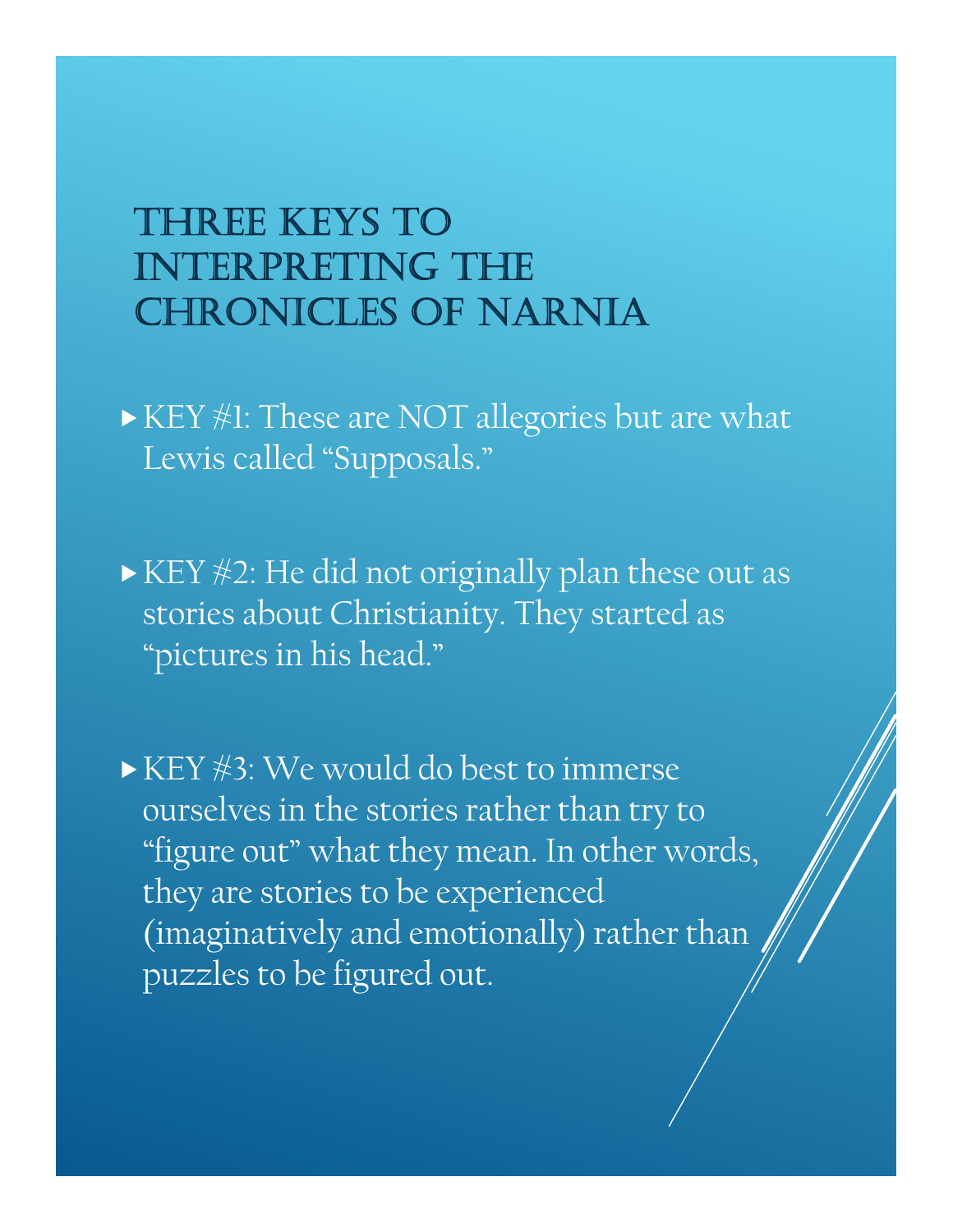# NOT ALLEGORIES BUT "SUPPOSALS"

**More from a letter to Anne Jenkins (5 March 1961):**

The whole Narnian story is about Christ. That is to say, I asked myself 'Supposing there really were a world like Narnia and supposing it had (like our world) gone wrong and supposing Christ wanted to go into that world and save it (as He did ours) what might have happened?' The stories are my answer. Since Narnia is a world of Talking Beasts I thought he would become a Talking Beast there, as he became a Man here. I pictured Him becoming a lion there because (a) the lion is supposed to be the King of beasts: (b) Christ is called 'The Lion of Judah' in the Bible: (c) I'd been having strange dreams about lions when I began writing the books.

#### **In a letter to "Fifth Graders" (29 May 1954) he wrote:**

"I did not say to myself 'Let us represent Jesus as He reall is in our world by a Lion in Narnia'; I said, 'Let us suppose that there were a land like Narnia and that the Son of  $God/4s$  he became a Man in our world, became a Lion there, and then imagine what would happen.'" (*Letters to Children* 44-45)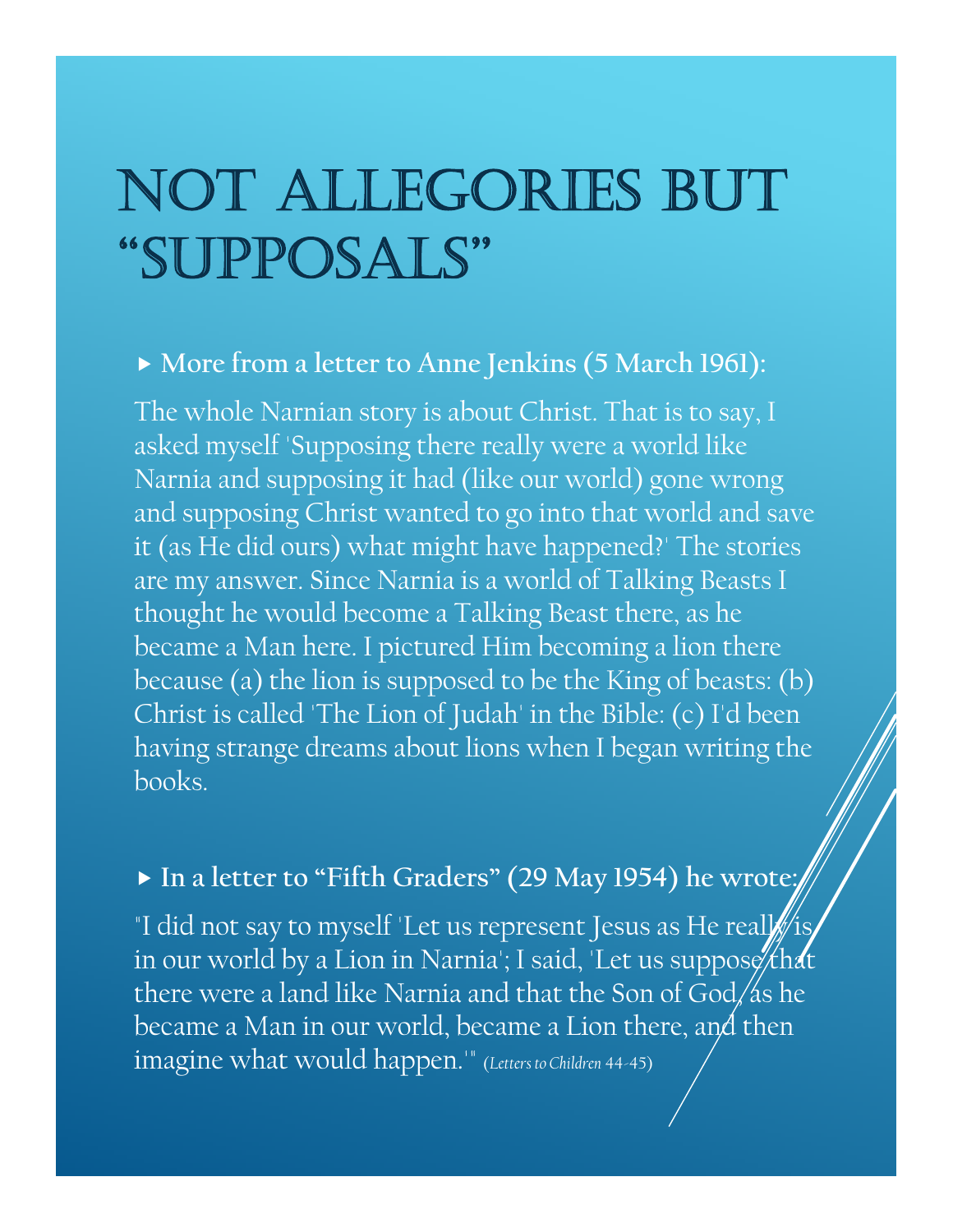**In a letter to a girl named Patricia (8 June 1960) he wrote:**

"*All* your points are in a sense right. But I'm not exactly 'representing' the real (Christian) story in symbols. I'm more saying, **'Suppose there were a world like Narnia and it needed rescuing and the Son of God . . . went to redeem it, as He came to redeem ours, what might it, in that world, all have been like?'** Perhaps it comes to much the same thing as you thought, but not quite.

- **1. The creation of Narnia is the Son of God creating a world (not specially our world).**
- 2. Jadis plucking the apple is, like Adam's sin, an act of disobedience, but it doesn't fill the same place in her life as his plucking did in his. She was already fallen (very much so) before she ate it.
- ▶ 3. The stone table is meant to remind one of Moses' table.
- **4. The Passion and Resurrection of Aslan are the Passion and Resurrection Christ might be supposed to have had in that world – like those in our world but not exactly like.**
- **5. Edmund is like Judas a sneak and traitor. But unlike Judas he repents and is forgiven (as Judas no doubt w[oul]d. have been if he'd repented).**
- ▶ 6. Yes. At the v. [ery] edge of the Narnian world Aslan begins to appear more like Christ as He is known in this world. Hence, the Lamb. Hence, the breakfast - like at the end of St. John's Gospel....
- ▶ 7. And of course the Ape and Puzzle, just before the last Judgement (in the Last Battle) are like the coming of Anitchrist before the end of our **world**.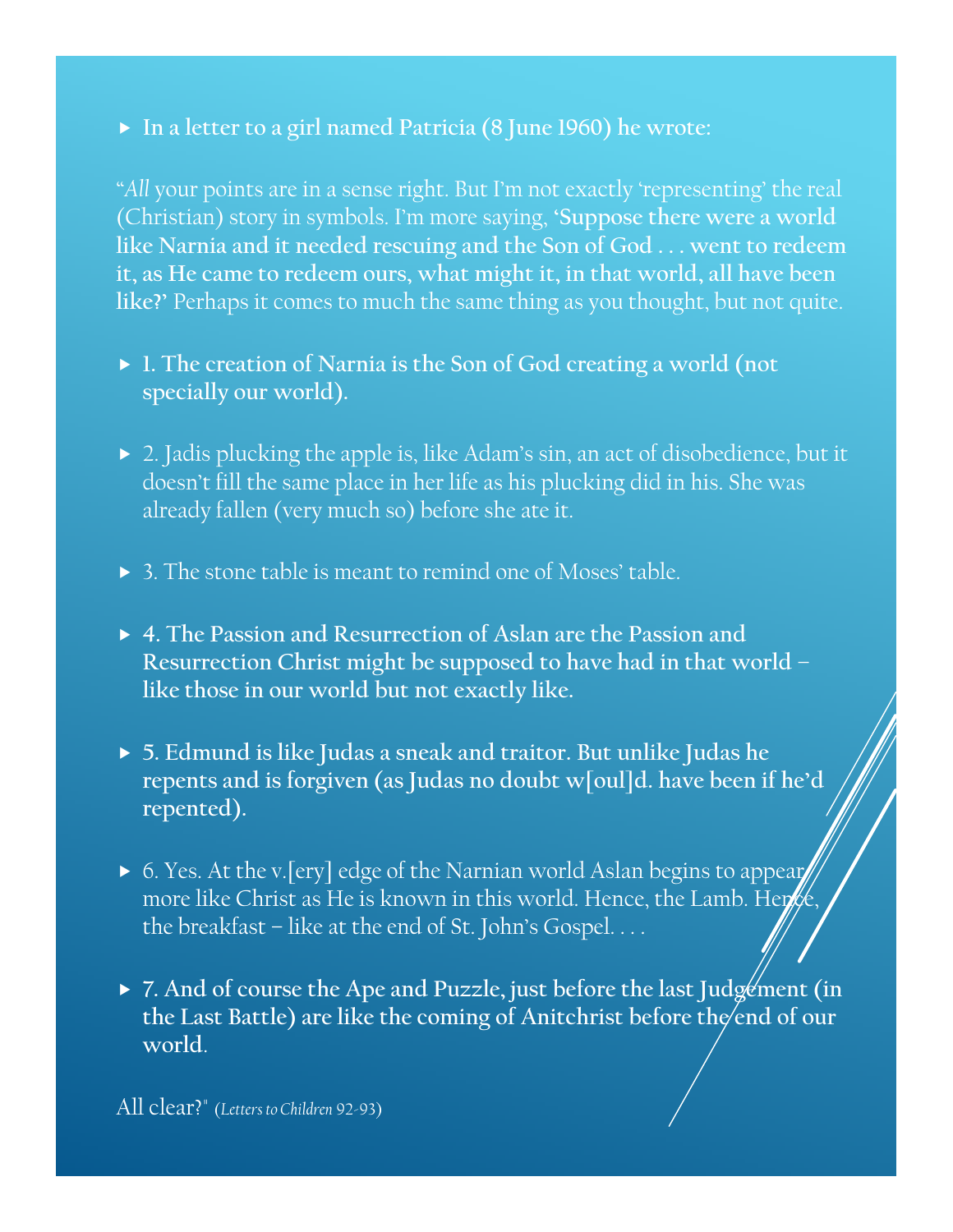KEY #2: HOW LEWIS WROTE THE CHRONICLES **(It started with "pictures in his head")**

- **Not originally planned out as a series of books about Christianity**
- **Age 16: "All . . . began with seeing pictures in my head"**
- **In 1939 started a story about evacuees from London coming to a professor's house**
- **Picked up again in 1949: Just one book in mind at that time**
- **Later Aslan "pulled the 6 other Narnian stories in after Him" (also started with "pictures" in his head)**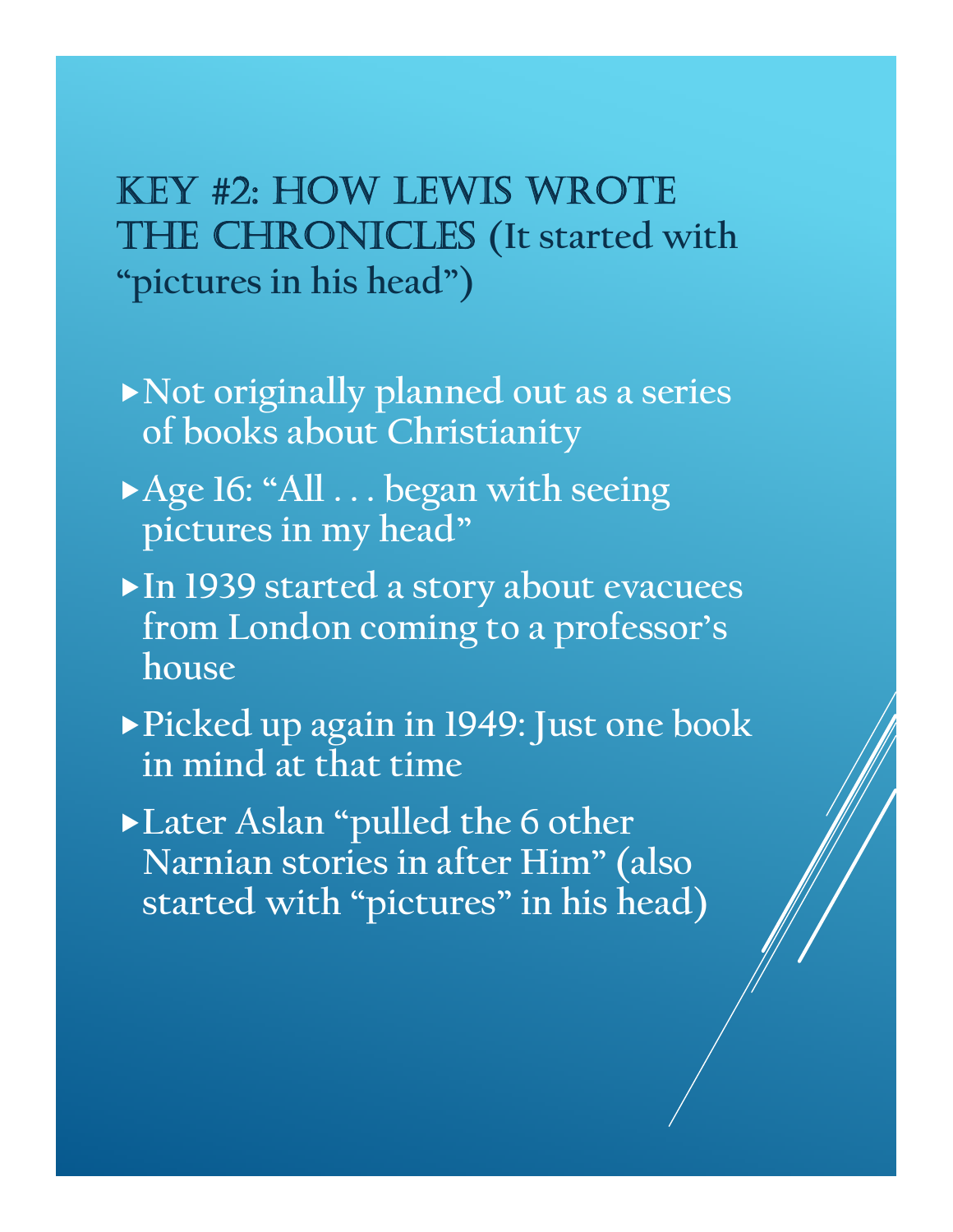#### LEWIS ON HOW HE WROTE THE CHRONICLES

One thing I am sure of. All my seven Narnian books, and my three science-fiction books, began with seeing pictures in myhead. At first they were not a story, just pictures. The Lion all began with a picture of a Faun carrying an umbrella and parcels in a snowy wood. This picture had been in my mind since I was about sixteen. Then one day, when I was about forty, I said to myself: 'Let's try to make a story about it'.

At first I had very little idea how the story would go. But then suddenly Aslan came bounding into it. I think I had been having a good many dreams of lions about that time. Apart from that, I don't know where the Lion came from or why He came. But once He was there He pulled the whole story together, and soon He pulled the six other Narnian stories in after Him.

#### More on how he wrote

Some people

seem to think that I began by asking myself how I could say something about Christianity to children; then fixed on the fairy tale as an instrument; then collected information about childpsychology and decided what age-group I'd write for; then drew up a list of basic Christian truths and hammered out 'allegories' to embody them. This is all pure moonshine. I couldn't write in that way at all. Everything began with images; a faun carrying an umbrella, a queen on a sledge, a magnificent lion. At first there wasn't even anything Christian about them; that element pushed itself in of its own accord. It was part of the bubbling.

I have no idea whether this is the usual way of writing stories, still less whether it is the best. It is the only one I know: images always come first.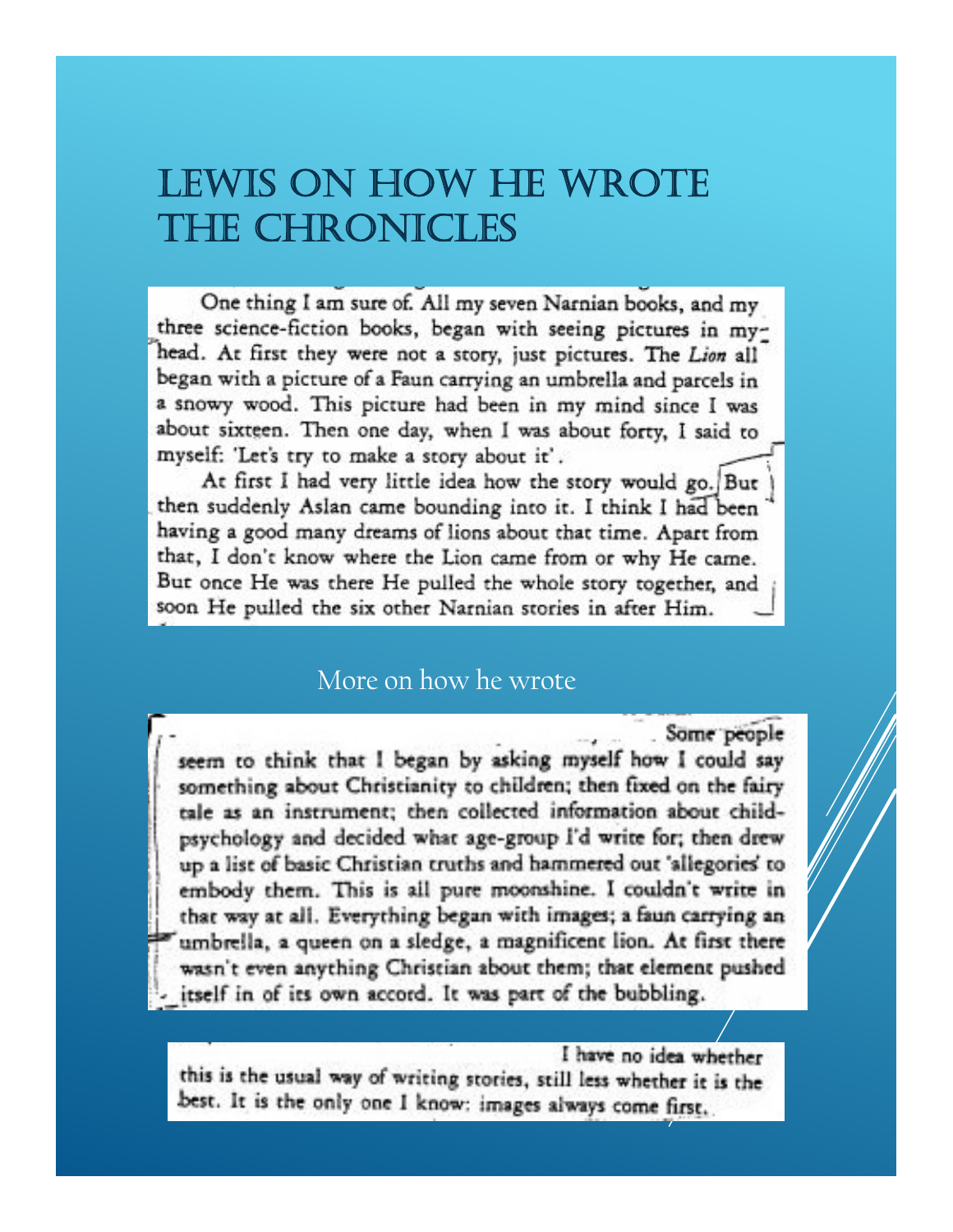# WHY DOES IT MATTER? **(how he wrote them)**

**(Any thoughts?)**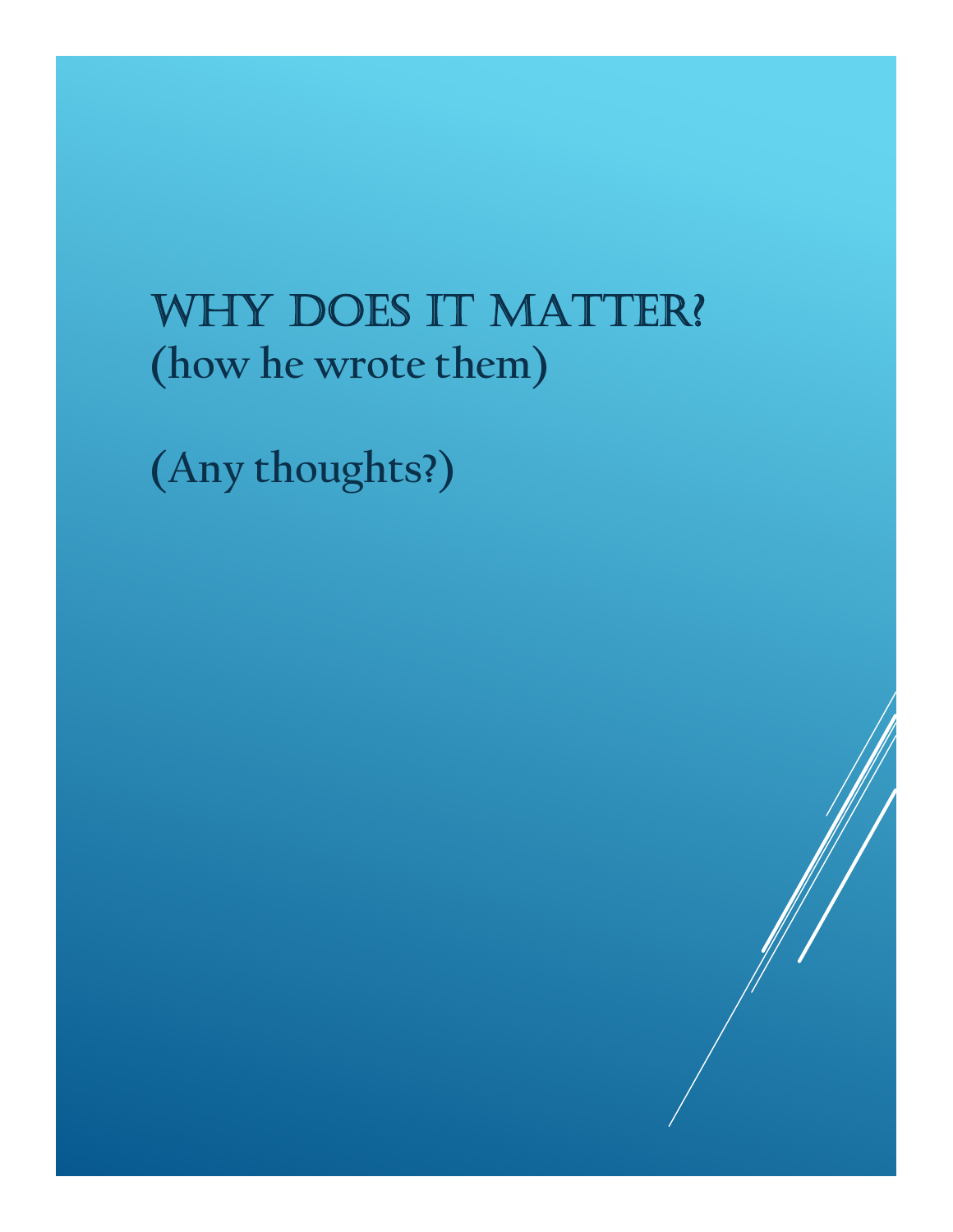# **Maybe relevant: LEWIS ON SYMBOLISM**

#### Lewis argued that **"symbols are the natural speech of the soul"** ("Edmund Spenser, 1552-99," *Studies in Medieval and Renaissance Literature*).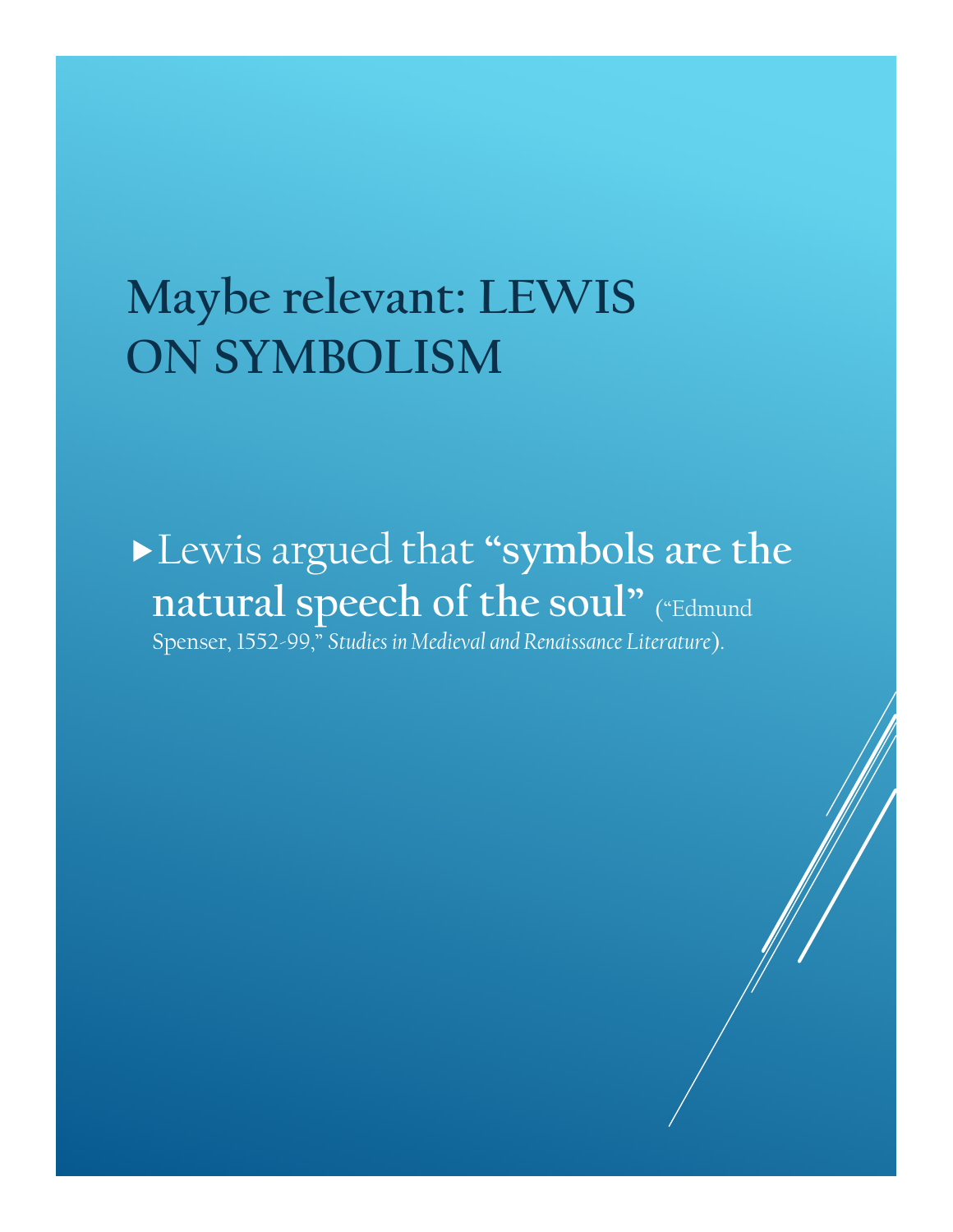#### KEY #3: HOW TO READ THE **CHRONICLES**

My recommendation (and I think Lewis would agree):

- Immerse yourself in the stories rather than try to "figure out" what they mean. In other words, experience them imaginatively and emotionally  $\sim$  get to know the characters, and join in their adventures and struggles.
- As for the symbols, just let them do their work as part of the experience. See, feel, "taste" them -- and then of course think about them too. But don't think of them as pieces in a puzzle but more as meaningful features of a meaningful world.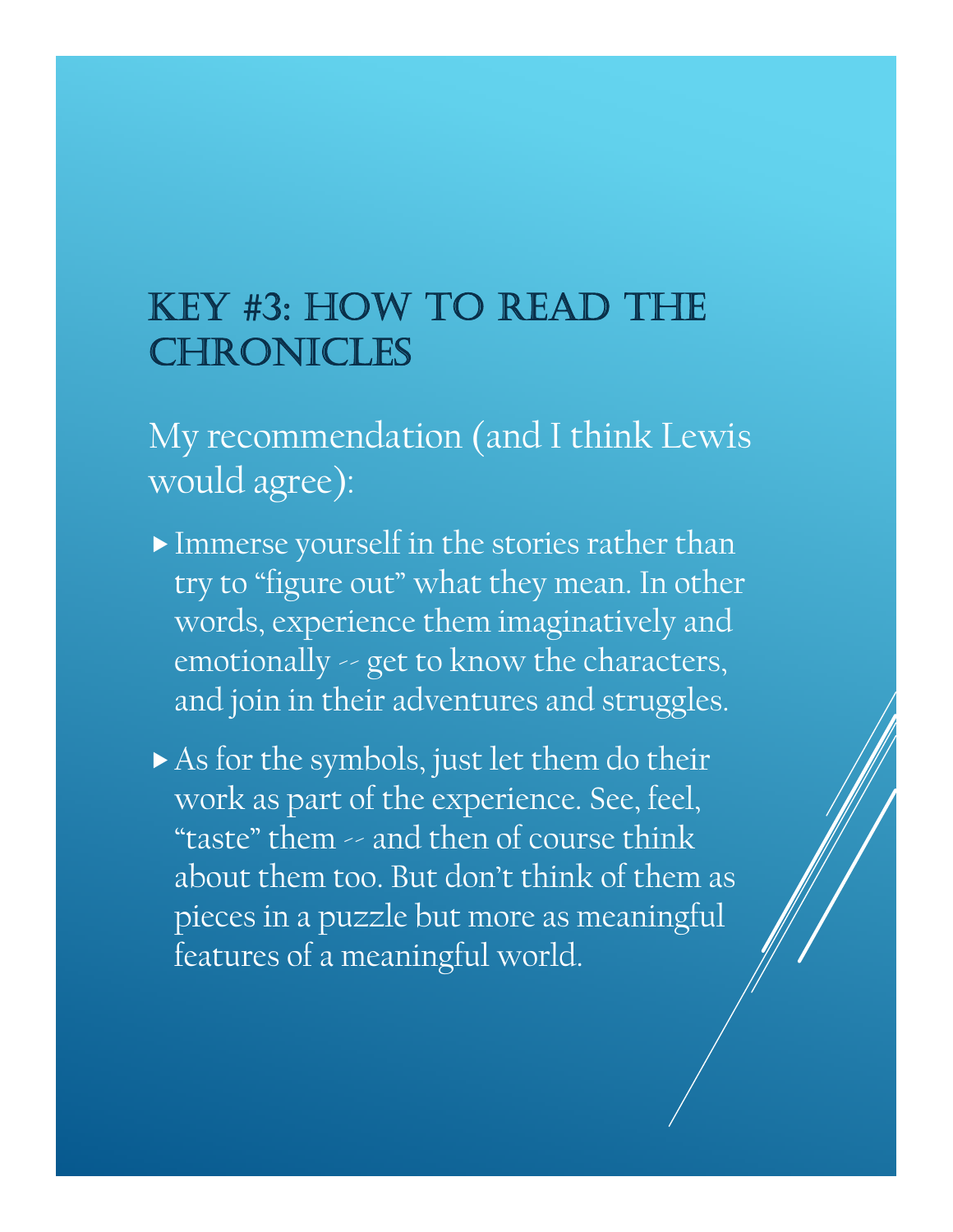#### **SO LET'S DIVE IN . . .**

#### **Who is Christ (according to the Chronicles of Narnia)?**





LLUSTRATED

**Has come into the world (Narnia) Offers Himself a ransom (for Edmund) Is killed -- but returns to life Defeats the White Witch Brings the creatures who have been turned to stone back to life**

**Creates a new world (Narnia)**

**Returns as Narnia begins to fall apart**

**As Narnia ends, all its creatures go either to His right (into the "new Narnia") or to His left (into darkness)**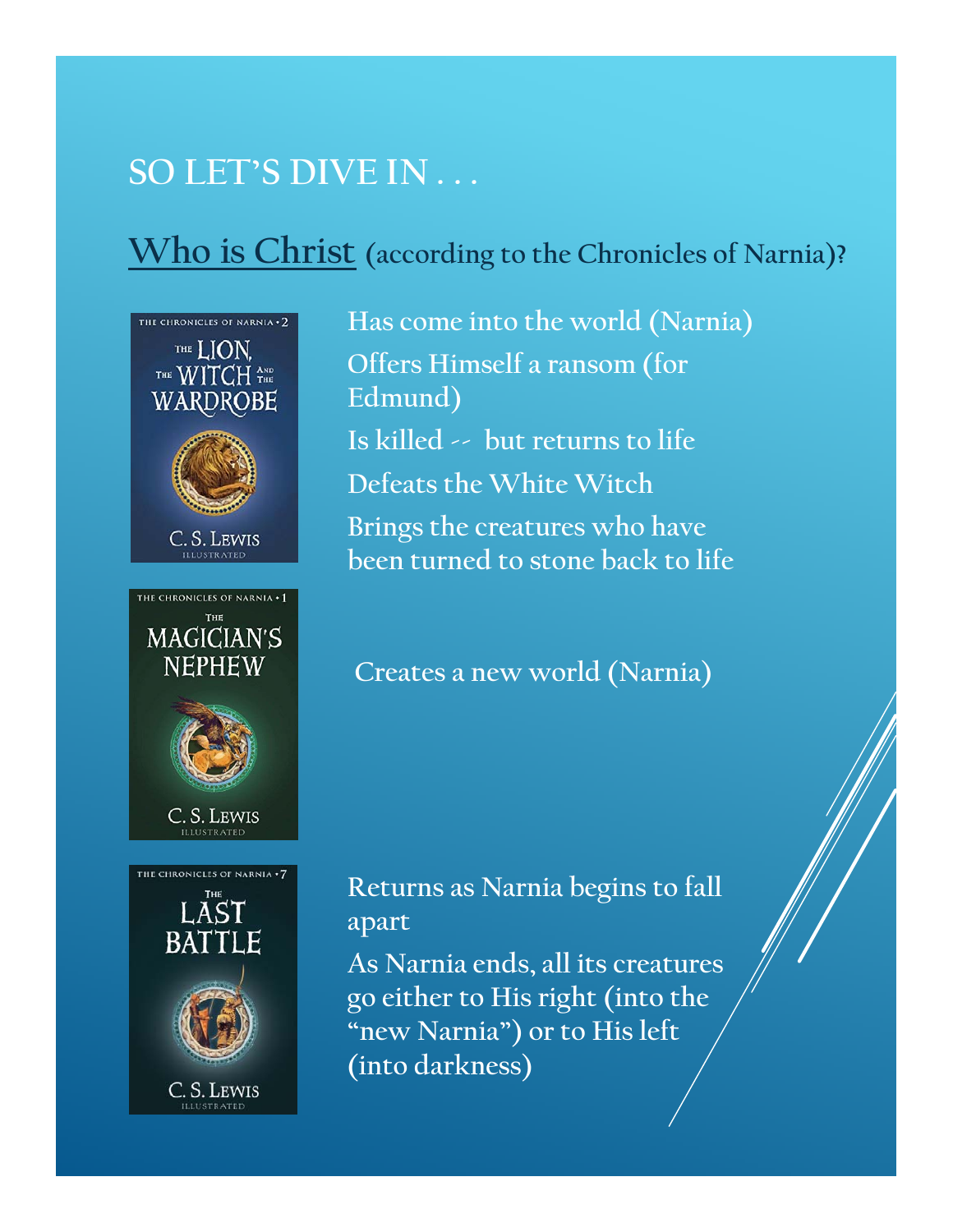#### **So Aslan (Narnia's Christ-figure) is**

The Redeemer (atones and is resurrected)\*

**The Creator**

**The Judge**

\*Note this poem from *The Lion, the Witch and the Wardrobe*:

*Wrong will be right, when Aslan comes in sight, At the sound of his roar, sorrows will be no more, When he bares his teeth, winter meets its death, And when he shakes his mane, we shall have spring again.*

(Compare John 1:4: "In him was life, and the life was the light of men.")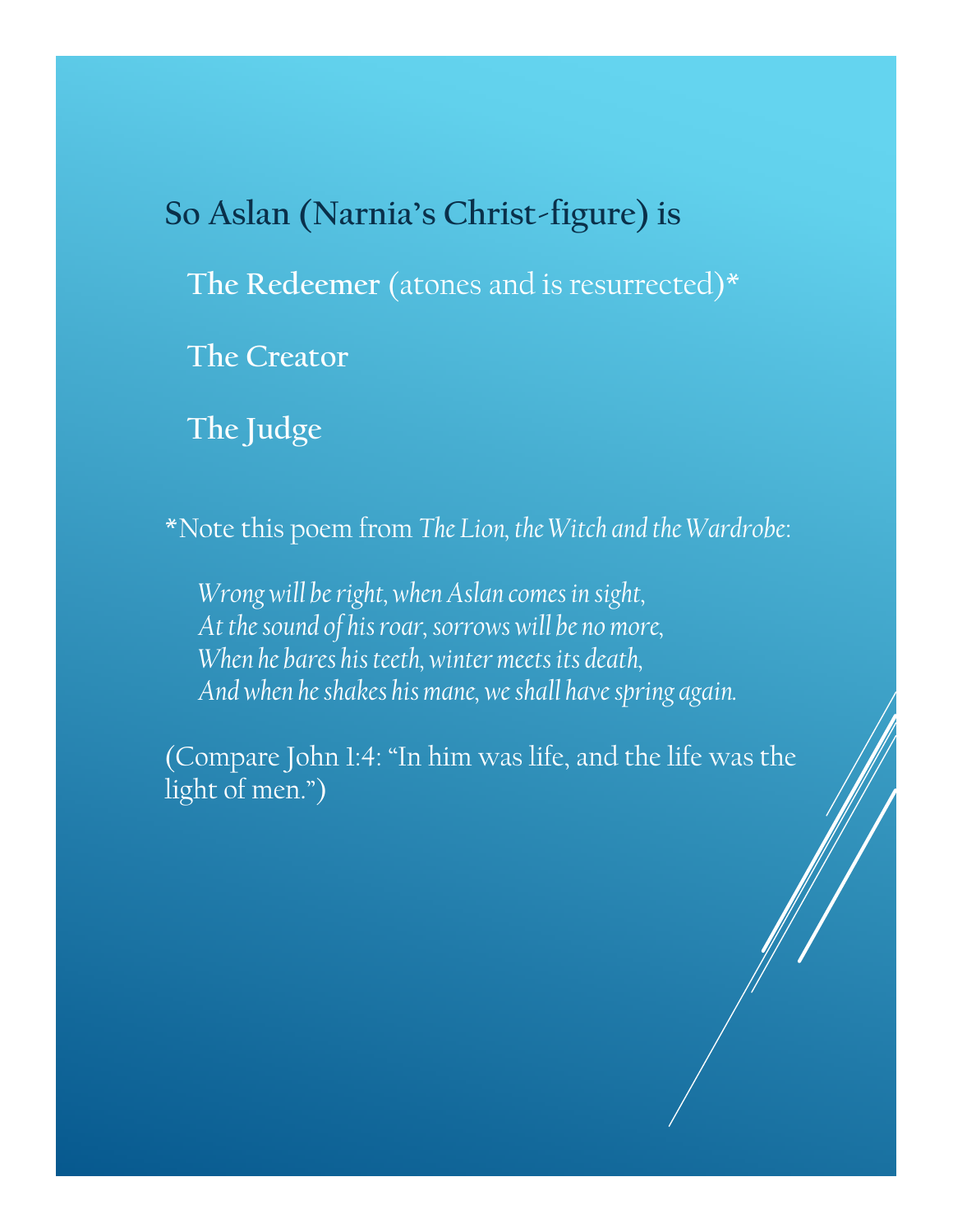#### **But we know more than just what He does; we know who He is:**

#### He is powerful but loving and good

"He's wild, you know. Not like a tame lion. . . . He isn't safe. But he's good."

#### How the children react when they first hear His name:

At the name of Aslan each one of the children felt something jump in its inside. Edmund felt a sensation of mysterious horror. Peter felt suddenly brave and adventurous. Susan felt as if some delicious smell or some delightful strain of music had just floated by her. And Lucy got the feeling you have when you wake up in the morning and realize that it is the beginning of the holidays or the beginning of summer.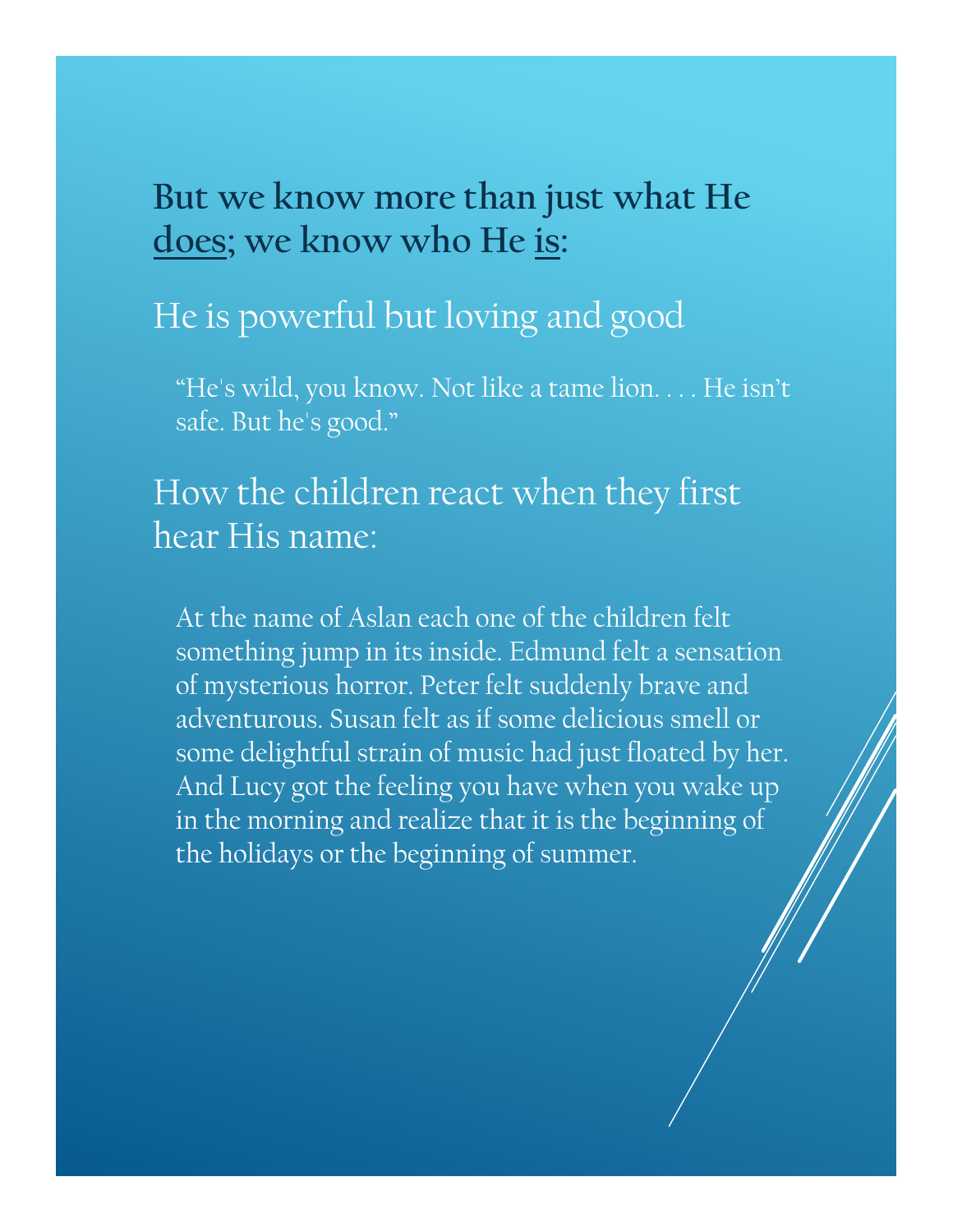#### **We come to know Aslan mainly through his personal interaction with the characters**





Lucy and Susan following Him to the Stone Table (and then after)

Aslan's interview with Edmund (what Aslan does for him; how he changes)

(With them in different ways, including as an albatross)

With Lucy in the Magician's house:

The Magician's Book: Aslan keeps His own laws

Tender interaction with Lucy (including counsel and rebuke)

The dragoning and undragoning of **Eustace** 

At the end, Aslan appears to them as a lamb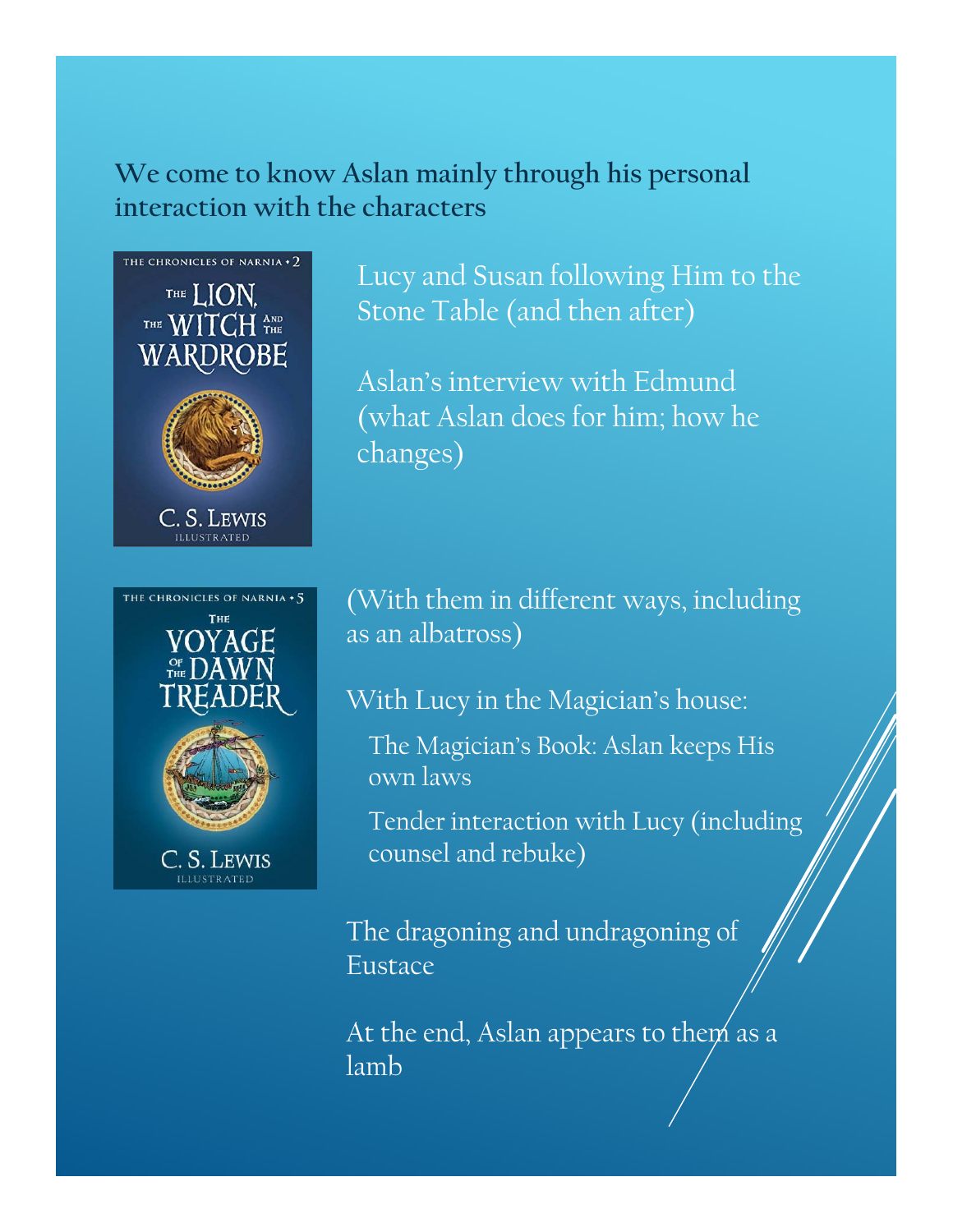THE CHRONICLES OF NARNIA . 1

#### THE **MAGICIAN'S NEPHEW**



**LLUSTRATED** 

Interview with Digory (including a sort of rebuke)

Sends Digory on a mission (to get the apple -- but not for himself; tempted by the White Witch)

How Digory comes to know Aslan's heart (when Digory is hoping and pleading; cf. the Christ who weeps - for Lazarus and others; note especially Moses 7)



The children at the end  $\sim$  the glorious final page of the series!

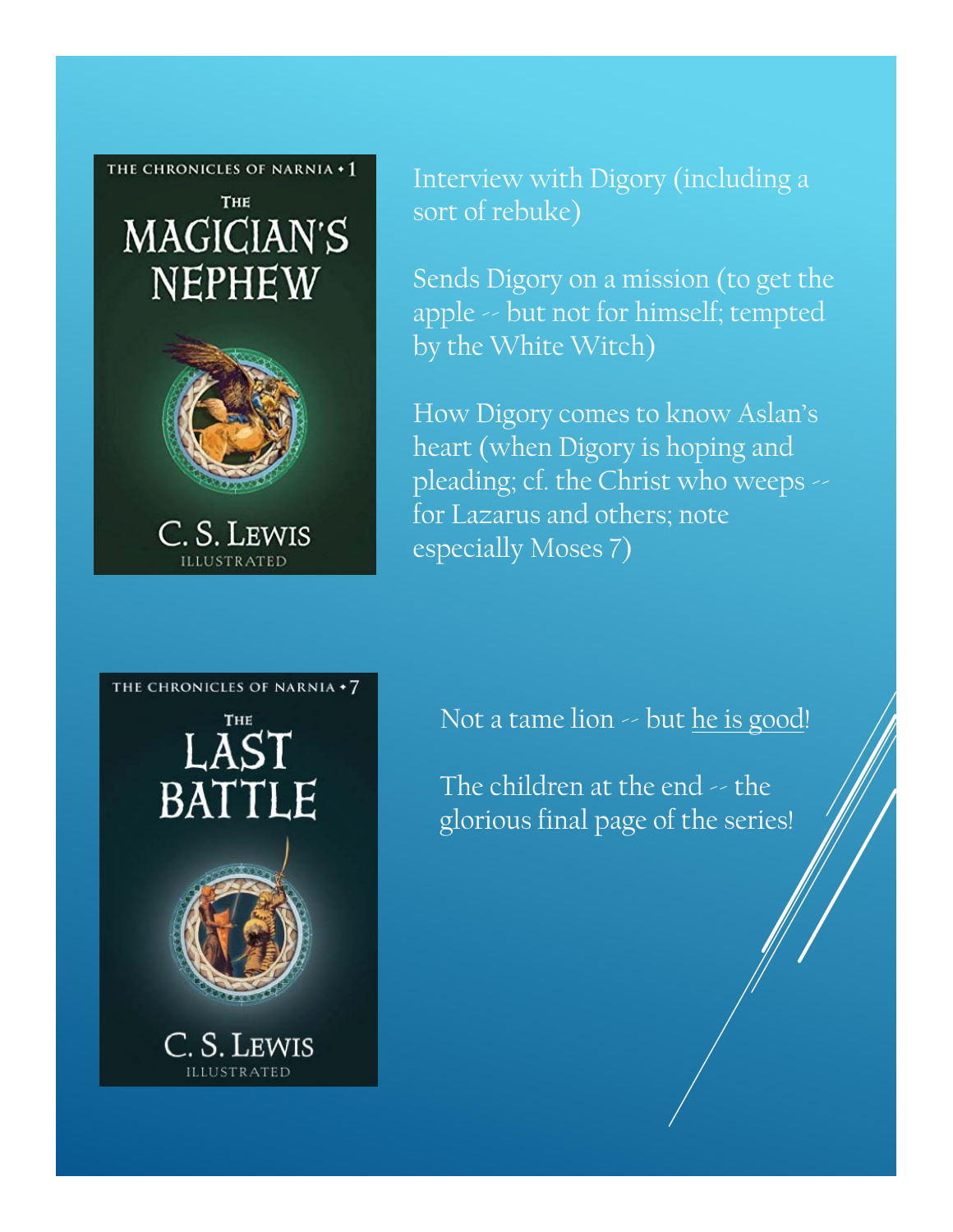#### **The end of The Last Battle (and of the whole series):**

"You do not yet look so happy as I mean you to be."

Lucy said, "We're so afraid of being sent away, Aslan. And you have sent us back into our own world so often."

"No fear of that," said Aslan. "Have you not guessed?"

Their hearts leaped and a wild hope rose within them.

"There was a real railway accident," said Aslan softly. "Your father and mother and all of you are - as you used to call it in the Shadowlands - dead. The term is over: the holidays have begun. The dream is ended: this is the morning."

And as He spoke He no longer looked to them like a lion; but the things that began to happen after that were so great and beautiful that I cannot write them. And for us this is the end of all the stories, and we can most truly say that they all lived happily ever after. But for them it was only the beginning of the real story. All their life in this world and all their adventures in Narnia had only been the cover and the title page: now at last they  $\mathcal{W}$ ere beginning Chapter One of the Great Story which no one on earth has read: which goes on forever: in which every chapter is better than the one before.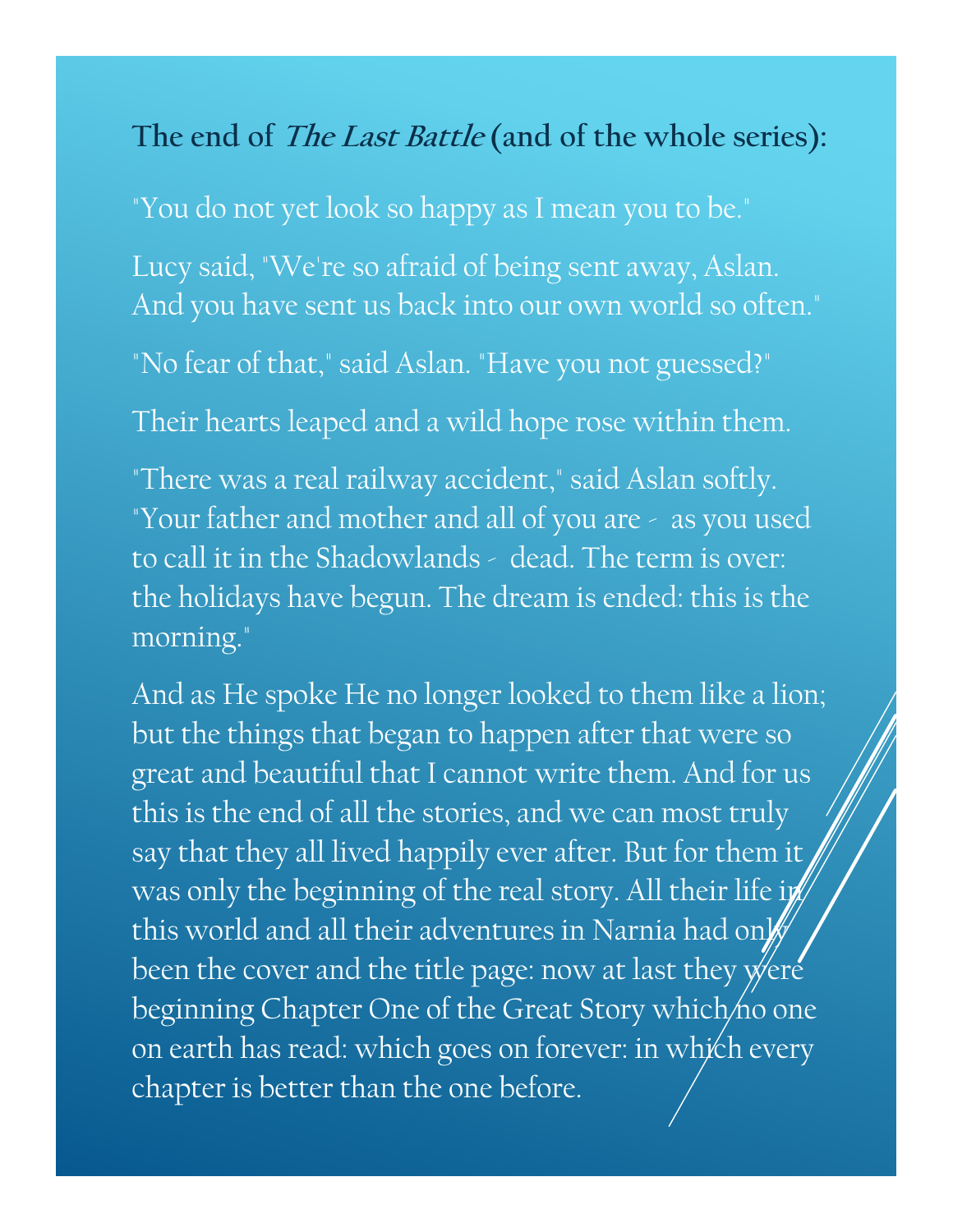# SOME QUESTIONS AND CONCLUSIONS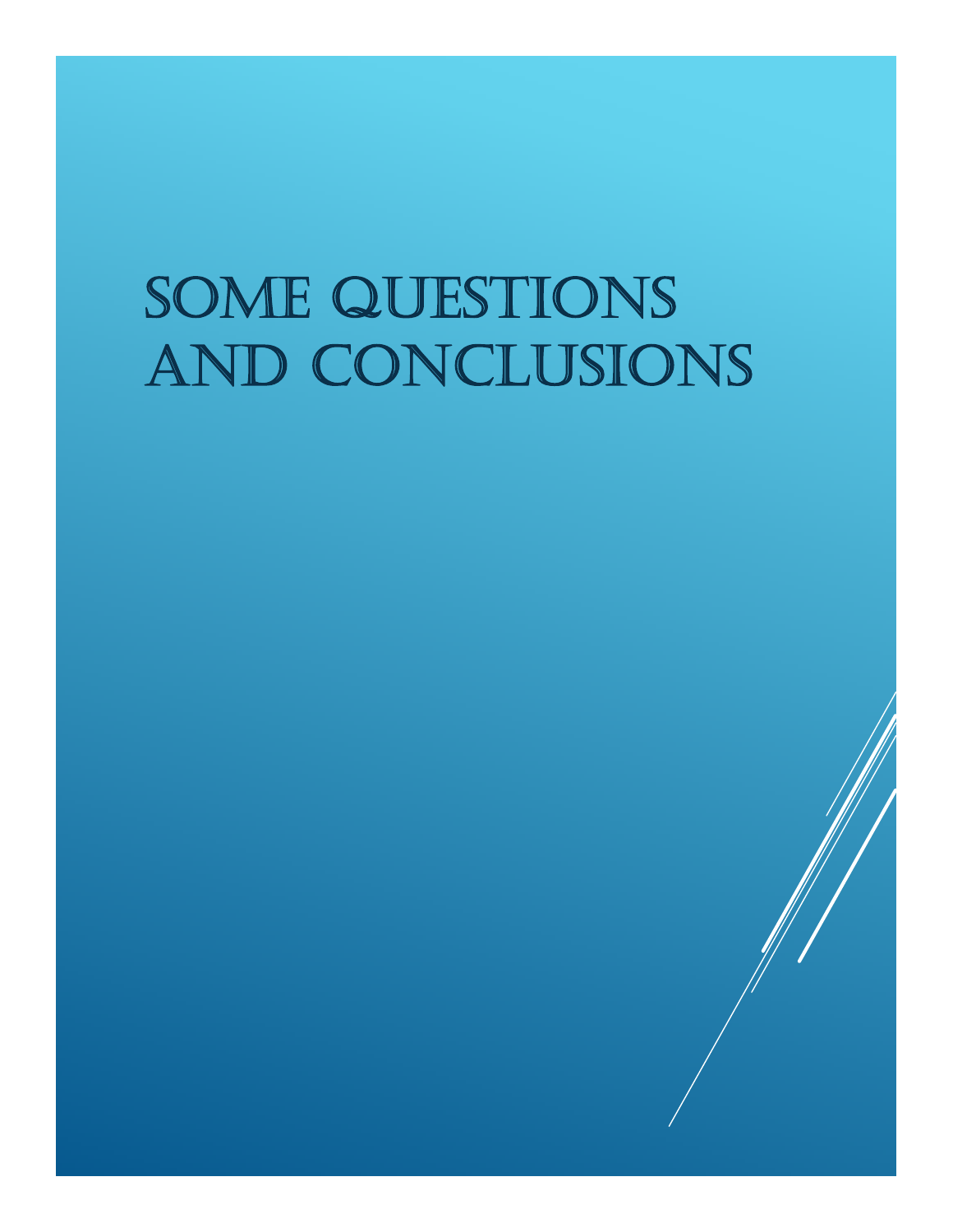## QUESTION: **Is it possible to love Aslan too much?**

**A letter (1955) from Lewis to the mother of an American boy named Laurence, who was worried that he loved Aslan more than Jesus:**

Tell Laurence from me, with my love: . . .

[that he] can't *really* love Aslan more than Jesus even if he feels that's what he is doing. For the things he loves Aslan for doing or saying are simply the things Jesus really did and said. So that when Laurence thinks he is loving Aslan, he is really loving Jesus: and perhaps loving Him more than he ever did before. . . .

Will this help? I am terribly sorry to have caused such trouble, and would take it as a great favor if you would write again and tell me how Laurence goes on. I shall of course have him daily in my prayers. . . .

(*Letters to Children* page 52)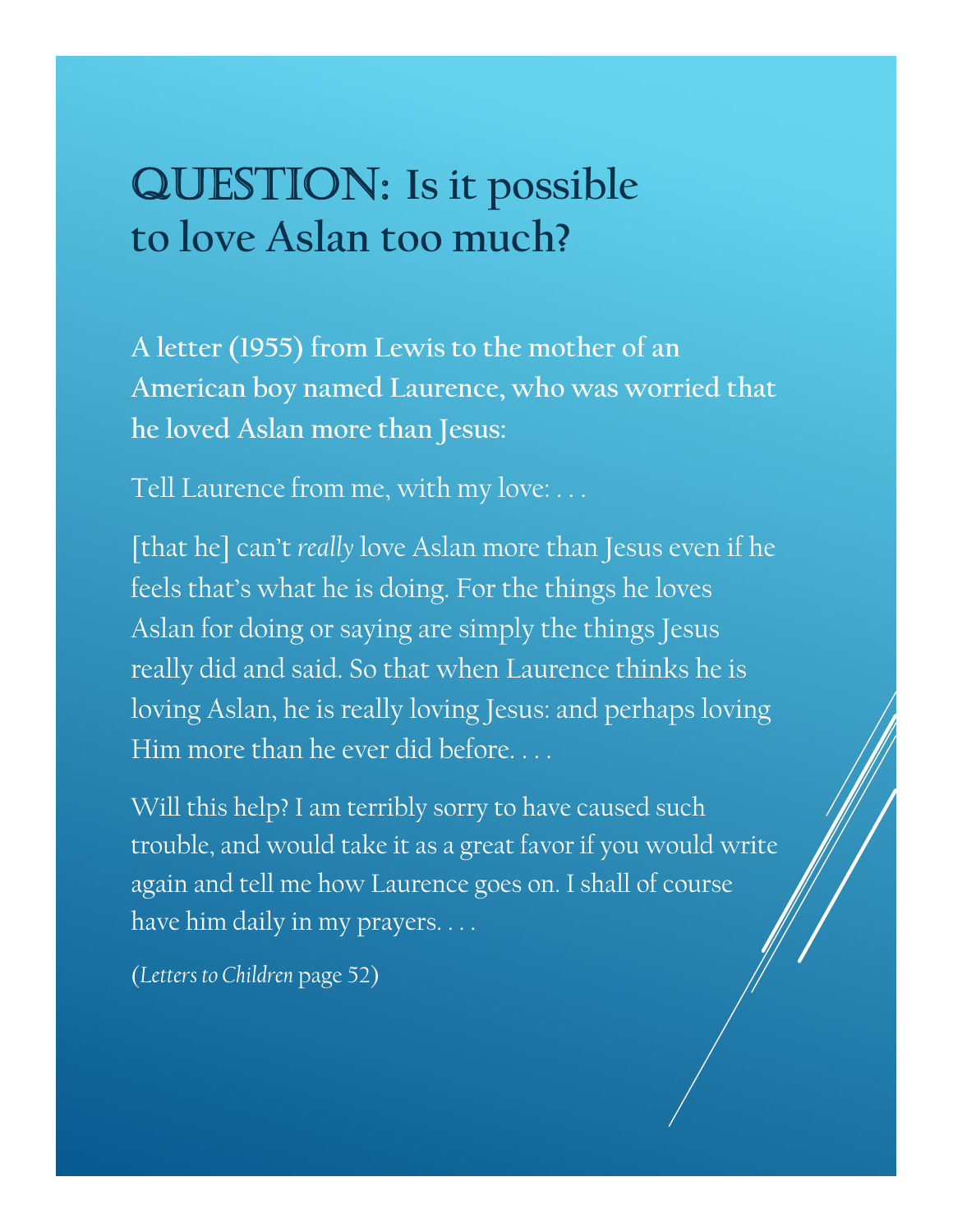#### **Something similar in The Voyage of the Dawn Treader :**

But between them and the foot of the sky there was something so white on the green grass that even with their eagles' eyes they could hardly look at it. They came on and saw that it was a Lamb.

"Come and have breakfast," said the Lamb in its sweet milky voice.

Then they noticed for the first time that there was a fire lit on the grass and fish roasting on it. They sat down and ate the fish, hungry now for the first time for many days. And it was the most delicious food they had ever tasted.

"Please, Lamb," said Lucy, "is this the way to Aslan's country?"

"Not for you," said the Lamb. "For you the door into Aslan's country is from your own world."

"What!" said Edmund. "Is there a way into Aslan's country from our world too?"

"There is a way into my country from all the worlds," sai $\rlap{/}$  the Lamb; but as he spoke his snowy white flushed into  $\text{tawn}\check{\mathbf{y}}$ gold and his size changed and he was Aslan himself,  $\psi$  wering above them and scattering light from his mane.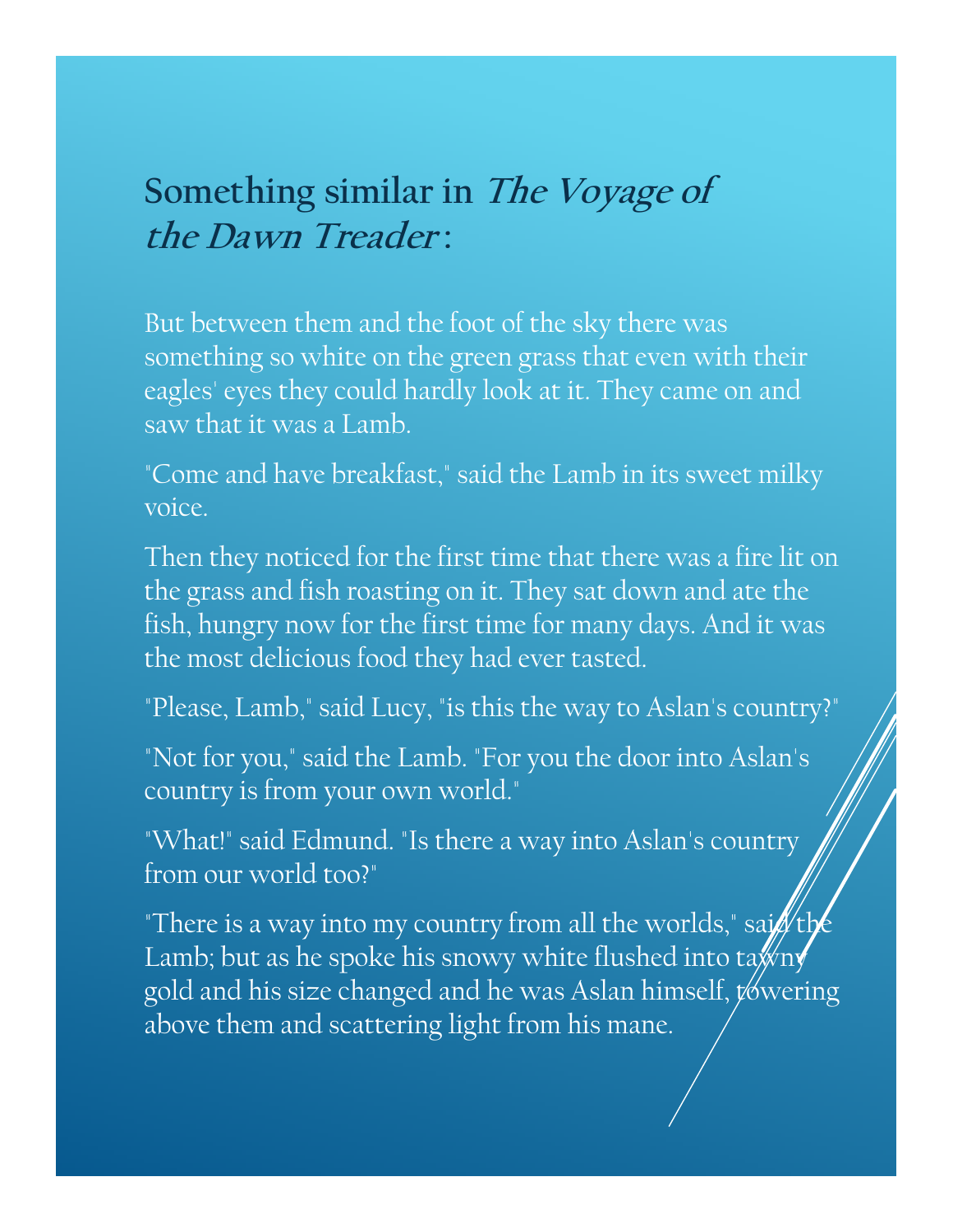"Oh, Aslan," said Lucy. "Will you tell us how to get into your country from our world?"

"I shall be telling you all the time," said Aslan. . . .

"Please, Aslan," said Lucy. "Before we go, will you tell us when we can come back to Narnia again? Please. And oh, do, do, do make it soon." '

"Dearest," said Aslan very gently, "you and your brother will never come back to Narnia."

"Oh, Aslan!!" said Edmund and Lucy both together in despairing voices.

"You are too old, children," said Aslan, "and you must begin to come close to your own world now."

"It isn't Narnia, you know," sobbed Lucy. "It's you. We shan't meet you there. And how can we live, never meeting you?"

"But you shall meet me, dear one," said Aslan.

"Are are you there too, Sir?" said Edmund.

"I am," said Aslan. "But there I have another name. You must learn to know me by that name. **This was the very reason why you were brought to Narnia, that by knowing me here for a little, you may know me better there."**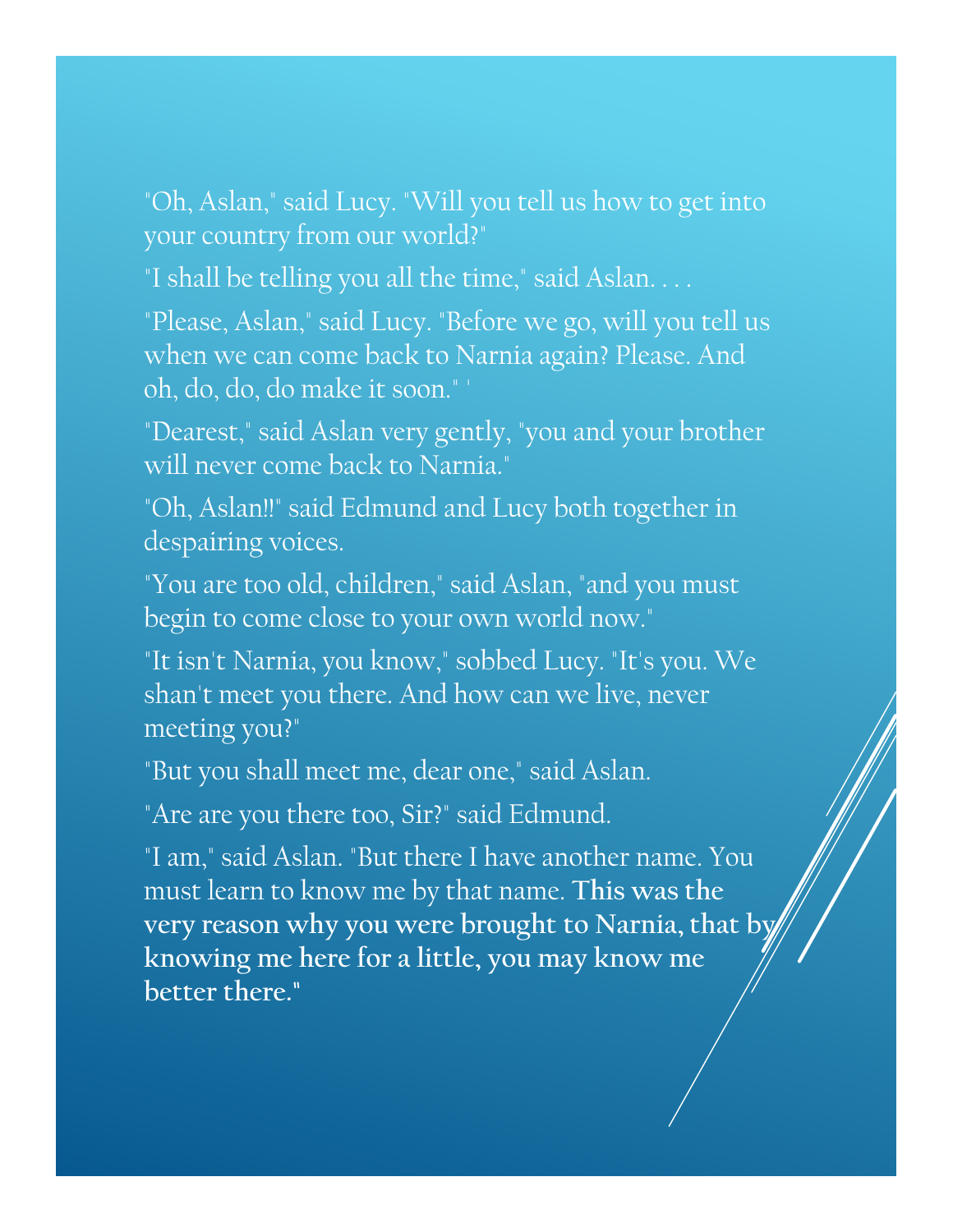## WHY COME TO KNOW CHRIST THROUGH STORIES? **("fantasy" stories, no less)**

## Any thoughts?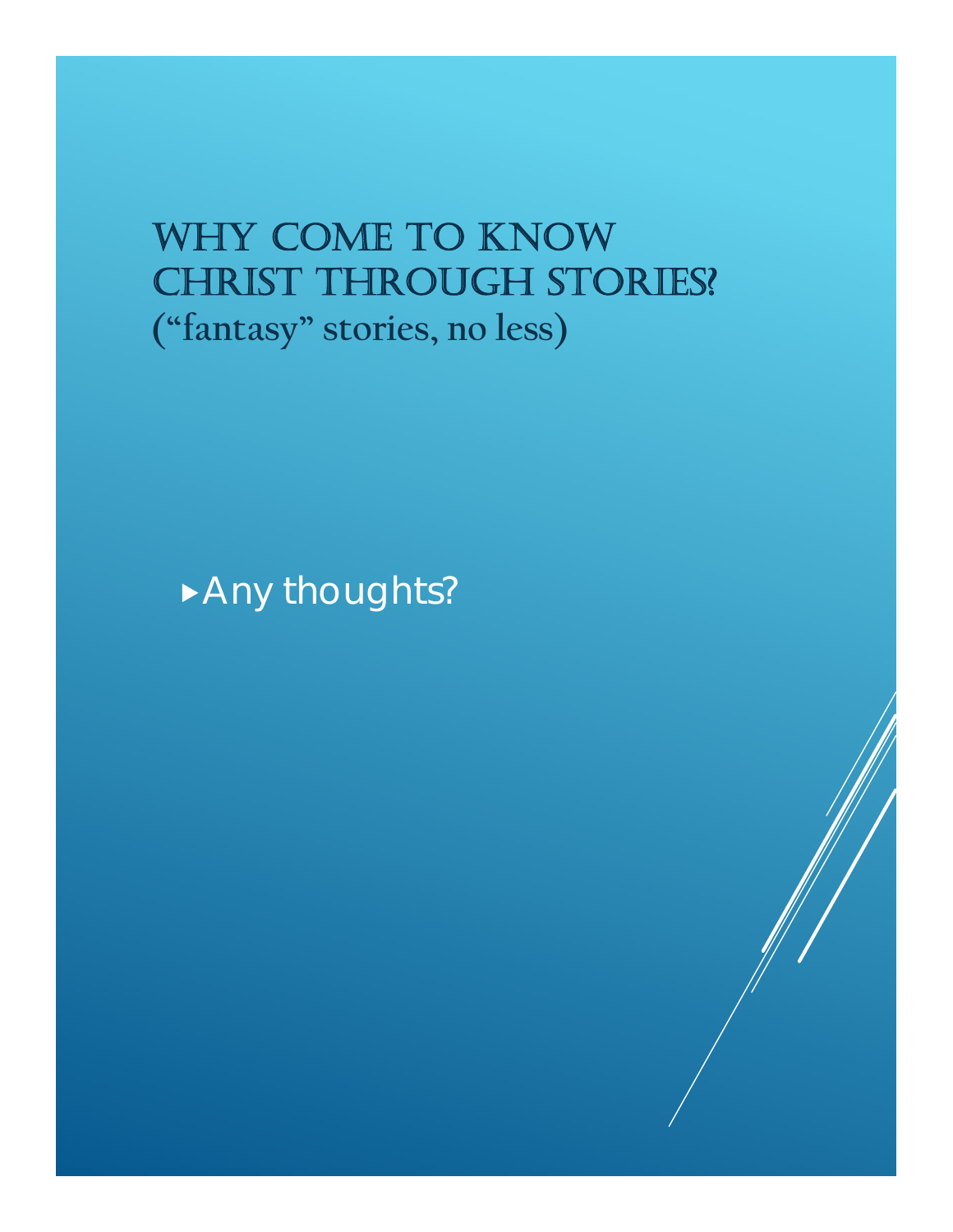#### WHY COME TO KNOW CHRIST THROUGH STORIES?

**One reason: slip past the resistance to religion -- readers can experience spiritual things without preconceptions (and without realizing it)**

thought I saw how stories of this kind could steal past a certain inhibition which had paralysed much of my own religion in childhood. Why did one find it so hard to feel as one was told one ought to feel about God or about the sufferings of Christ? I thought the chief reason was that one was told one ought to. An obligation to feel can freeze feelings. And reverence itself did harm. The whole subject was associated with lowered voices; almost as if it were something medical. But supposing that by casting all these things into an imaginary world, stripping them of their stained-glass and Sunday school associations, one could make them for the first time appear in their real potency? Could one not thus steal past those watchful dragons? I thought one could.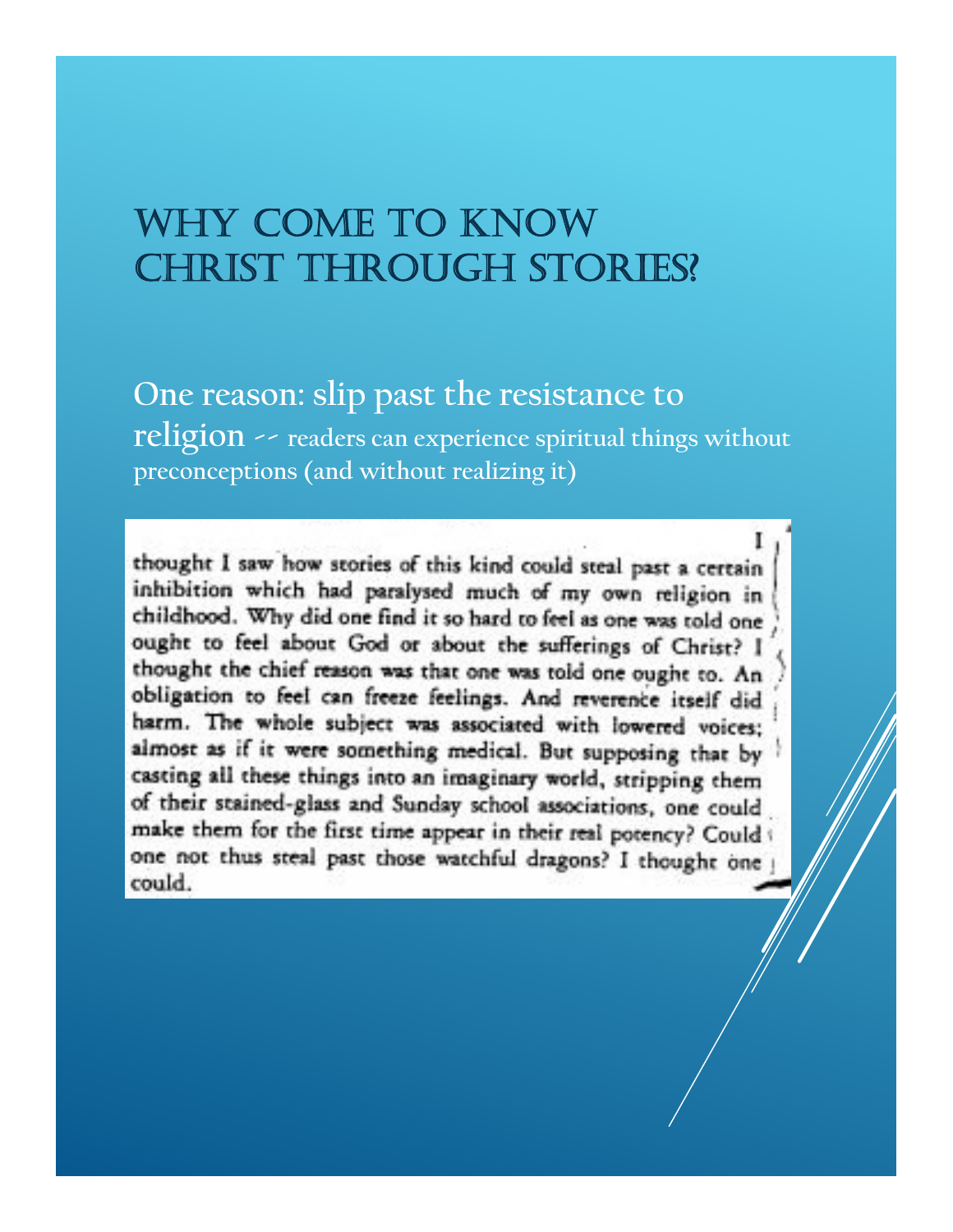**Another reason: Lewis draws on what is truest and deepest in himself**

#### Remember:

**(1) "symbols are the natural speech of the soul"** and

**(2) The stories started with "pictures in his head"**

#### Rather than ask what moral children need (Lewis says):

It would be better to ask 'What moral do I need?' for I think we can be sure that what does not concern us deeply will not deeply interest our readers, whatever their age. But it is better not to ask the questions at all. Let the pictures tell you their own moral. For the moral inherent in them will rise from whatever spiritual roots you have succeeded in striking during the whole course of your life. But if they don't show you any moral, don't put one in. For the moral you put in is likely to be a platitude, or even a falsehood, skimmed from the surface of your  $consciousness.$ <sup>1</sup>...

The only moral that is of any value is that which arises inevitably from the whole cast of the author's mind.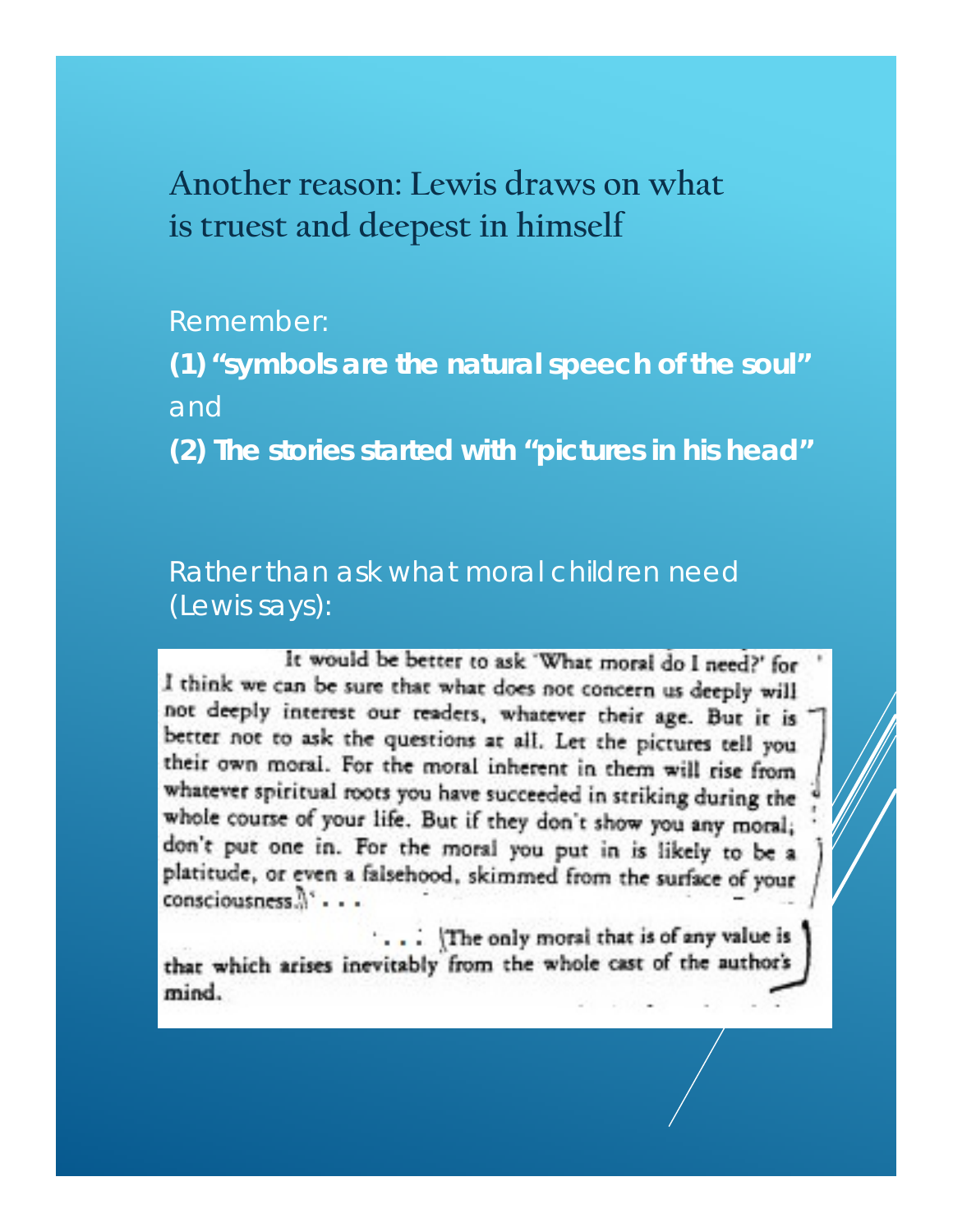#### **Any questions or comments before we end?**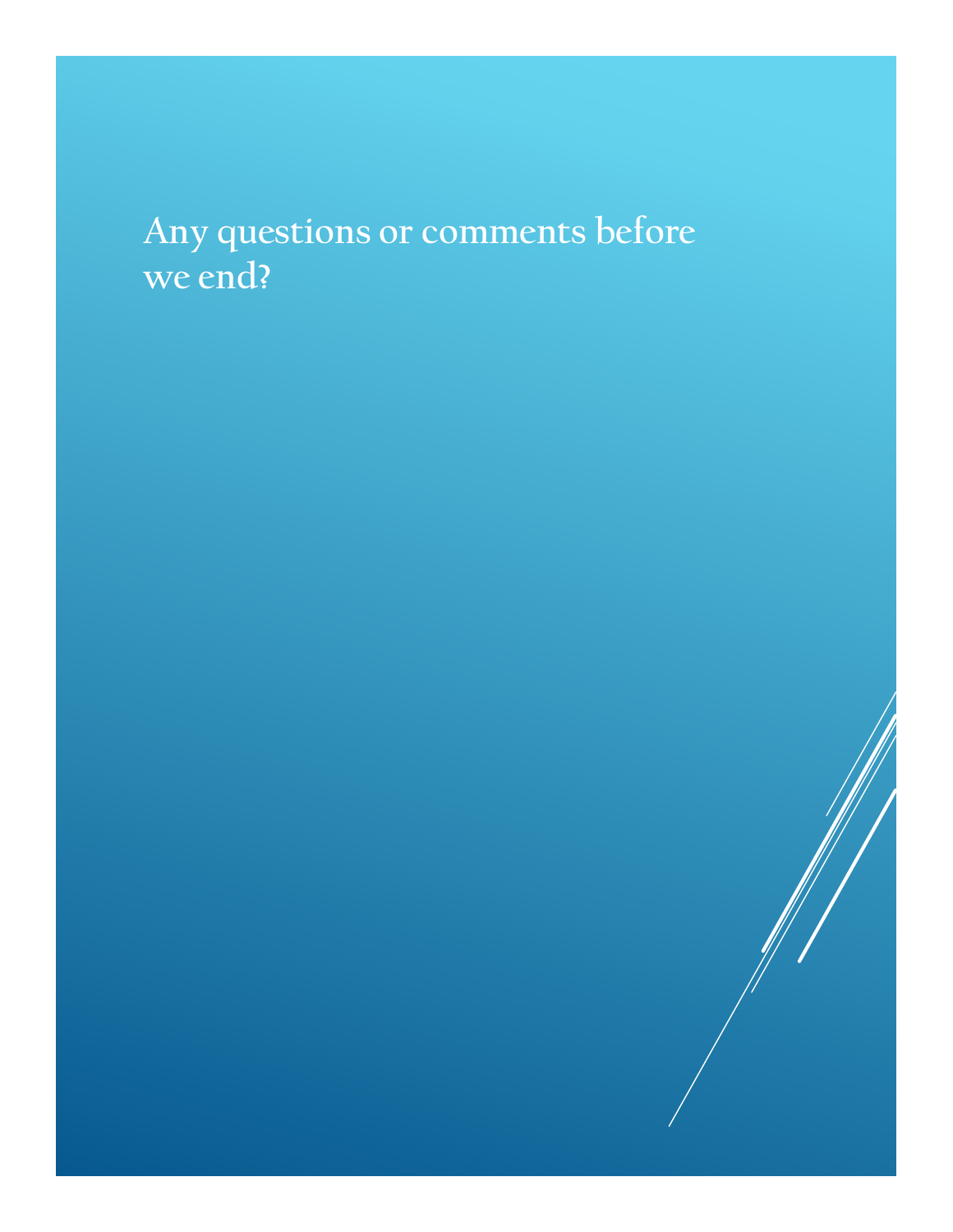**Of course there's lots more in the Chronicles of Narnia . . .** 

**(so let's keep reading them)**

**. . . But of course Lewis did not have the fullness of the gospel.**

Elder Neal A. Maxwell said that he did not "look to Lewis" for doctrine, but (he said) "I find his *depiction* of discipleship especially articulate and helpful" (*C. S. Lewis: The Man and His Message* 9).

Though Lewis is often (but not always) right about doctrine, I agree with Elder Maxwell that Lewis's primary value to us in not doctrinal (in the sense of specific, fully accurate, authoritative doctrines).

The greatest value of Lewis's work (I believe) is in helping us know and love the Savior  $\sim$  which is the essence of discipleship.